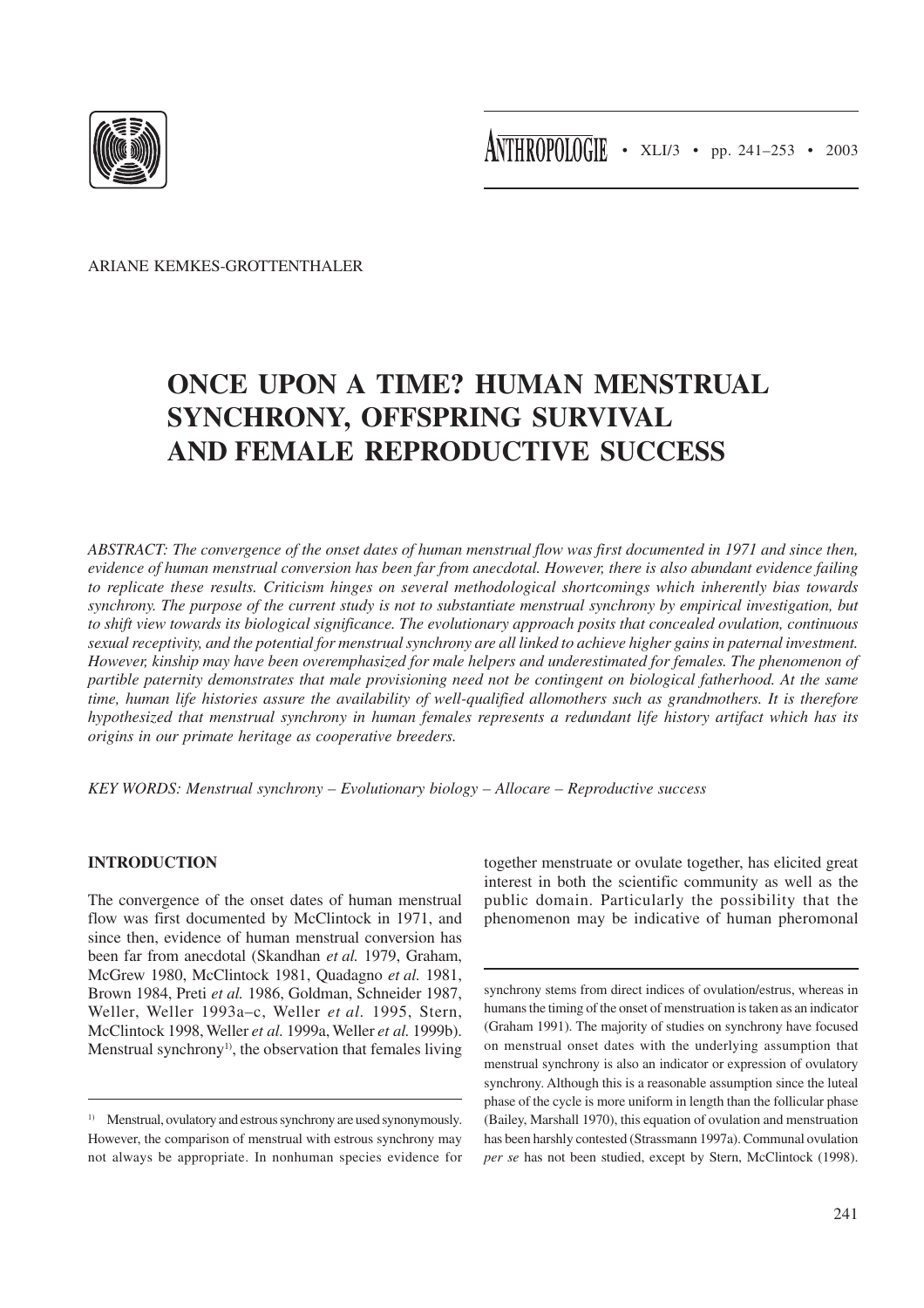communication has received a wealth of attention (Preti *et al.* 1986, Schank, McClintock 1992, 1997, Stern, McClintock 1998, Morofushi *et al.* 2000).

However, there is also abundant evidence failing to replicate the aforementioned studies (Pfaff 1980, Jarett 1984, Wilson 1987, Wilson *et al.* 1991, Wilson 1992, Trevathan *et al.* 1993, Arden, Dye 1997, Strassmann 1999, Schank 2000a–b, 2001). Criticism has mainly hinged on sampling bias, miscalculation of the initial difference in menstrual onsets and inappropriate experimental design, especially lack of control for physical proximity, nutrition, or physical activity (Jarett 1984, Wilson 1987, Wilson *et al.* 1991, Wilson 1992, Trevathan *et al.* 1993, Strassmann 1997a, Strassmann 1999). While follow-up studies were careful to circumvent these apparent flaws (Weller *et al.* 1995, Weller, Weller 1997, Stern, McClintock 1998), a recent evaluation still found methodological shortcomings which inherently bias towards synchrony (Schank 2000a,b, 2001). A second aspect which needs to be considered is the question how much synchrony can or should be expected. Variability in group cycle length is due to substantial within-woman as well as inter-female variability (Strassmann 1997a) and can only be overcome when intrafemale variability is manipulated through entrainment (Schank 2000a). Due to the popular misconception that menstrual cycles are farther apart than they really are (Strassmann 1997a), the extent of menstrual synchrony can be easily overrated. Arden and Dye (1997) were able to show that variable cycle length alone can cause a shift from synchrony to asynchrony. Hence, synchrony intrinsically represents a proportionally small shift in the timing of a female's cycle. Thirdly, due to varying fertility regimes, menstrual synchrony may not be widely encountered in natural-fertility populations as females are often pregnant or lactating (Short 1976, Strassmann 1997a).

Studies in human females indicate that synchrony only occurs under very limited conditions. Some apparent prerequisites are proximity, an abundance of emotional involvement, as well as female interaction. However, Kiltie (1982) found that merely 39% of societies provide sufficient proximity for women to become synchronous. Three major factors have been empirically documented: Emotional bond, male presence and life history parameters. (a) Spatial proximity, shared activities as well as friendship may be indicative of time spent together and personality similarity. However, intensive social contact by itself may not be conducive to menstrual synchrony (Weller, Weller 1998). Most often, menstrual synchrony has been found among close family members such as sisters (Weller *et al.* 1999a, Weller, Weller 1997), or mother-daughter dyads (Weller, Weller 1993a). All the same, synchrony is not a phenomenon based on familial relationship, but rather on exposure and affiliation (Weller, Weller 1993b, Robinson 1995). Menstrual synchrony has also been documented among close friends (McClintock 1971, Graham, McGrew 1980, Quadagno *et al.* 1981, Goldman, Schneider 1987, Graham 1991, Weller, Weller 1993b, Weller *et al.* 1995, Weller, Weller 1997, Weller *et al.* 1999a, b), co-residents (McClintock 1971, Skandhan *et al.* 1979, Jarett 1984, Little *et al.* 1989, Weller, Weller 1993a, b) and even among coworkers. However, women in high stress, low interdependency occupations do not synchronize (Matteo 1987; Weller, Weller 1995). (b) The degree of sexual exposure seems to be an important confounder (Weller, Weller 1997), as both length and regularity of the menstrual cycle are related to contact with males (McClintock 1971). In lemurs, sexually active males enhance synchrony (Perret 1995). In humans, lesbian couples do not exhibit synchronous trends (Weller, Weller 1992, Trevathan *et al.* 1993, Weller, Weller 1998). (c) Young women are more prone towards synchrony than older females. This may be indicative of a social regulation of ovulation throughout the lifespan (McClintock 1998). In addition, the presence of menopausal women has a diminishing effect which may be related to the release of a pheromone which counteracts synchronization (Skandhan *et al.* 1979). It has therefore been suggested that menstrual synchrony does not effectively happen in older women, as their cycles have already stabilized (Burleson *et al.* 1991, Weller, Weller 1993b).

The purpose of the current study is not to substantiate menstrual synchrony by empirical investigation, but to shift view towards its biological significance. Obviously, potential benefits of menstrual synchrony have to be related to reproduction (Knowlton 1979, McClintock 1981). The evolutionary approach posits that concealed ovulation, continuous sexual receptivity, and the potential for menstrual synchrony are all linked to achieve higher gains in paternal investment (Turke 1984). The aim of this paper is to expand on the issue of availability of direct infant care and to emphasize the central role of child welfare and the risk of child mortality. It is hypothesized that menstrual synchrony in human females represents a redundant life history artifact which has its origins in our primate heritage as cooperative breeders (Hrdy 2000b), and is largely independent of paternal care and provisioning.

# **COVARIATES OF MENSTRUAL SYNCHRONY IN NON-HUMAN PRIMATES**

Female reproductive success depends on ecological as well as social factors (review in Abbott *et al.* 1998). *Table 1* shows that menstrual synchrony in non-human primates has been documented in a variety of different ecological and behavioural contexts.

Individuals survive or reproduce better in large groups (Kokko *et al.* 2001). A common denominator of all listed species in *Table 1* is the predominance of birth seasonality (Di Bitetti, Janson 2000) and moderate to extensive allocare. Allocare occurs when individuals forego independent reproduction and help others to reproduce. As a reproductive system it is restricted to familial societies in a dangerous environment with high mortality risks, in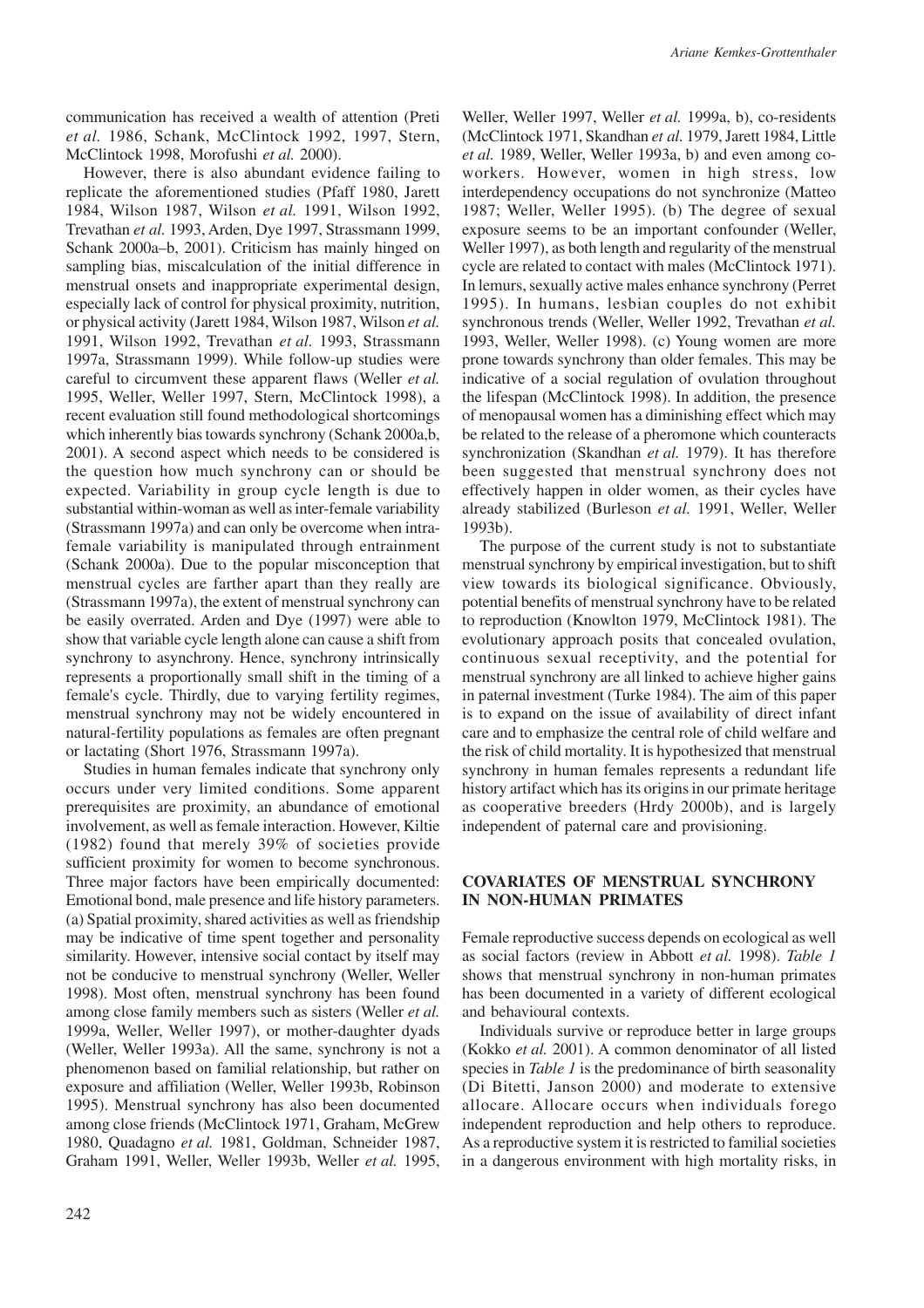TABLE 1. Drawing on zoological evidence, McClintock (1983) lists 36 species of mammals in which menstrual synchrony, suppression and enhancement occurs in female groups. Additional observations are provided by Wallis (1983), Wallis (1986), French, Stribley (1987) and Johnston, Rowell (1987).

| <b>Primate species</b>                                                                                                                                  | Behavioral and reproductive covariates                                                                                                                                                                                                                                                                         |
|---------------------------------------------------------------------------------------------------------------------------------------------------------|----------------------------------------------------------------------------------------------------------------------------------------------------------------------------------------------------------------------------------------------------------------------------------------------------------------|
| <b>Erythrocebus</b> patas<br>Bramblett (1976), Chism (1986), Harding,<br>Olsen (1986), Hrdy, Whitten (1987), Richard (1985),<br>Rowell, Hartwell (1978) | no external signs of estrus<br>harem polygyny; multimale during mating season<br>extensive allomaternal care<br>$\ddot{\phantom{0}}$                                                                                                                                                                           |
| <b>Eulemur</b> fulvus<br>Fleagle (1988), Gachot-Neveu et al. (1999)                                                                                     | multimale-multifemale groups<br>$\bullet$<br>no signs of marked female dominance<br>$\bullet$<br>female choice influences male reproductive success<br>$\bullet$                                                                                                                                               |
| <b>Hapalemur</b> griseus<br>van Schaik, Kappeler (1993),<br>Wright (1990)                                                                               | monogamy<br>$\bullet$<br>females are dominant over males<br>$\bullet$<br>infant care is characterized by "parking"<br>alloparenting by father and older siblings<br>$\bullet$                                                                                                                                  |
| Lemur catta<br>Evans, Goy (1968), Nakamichi, Koyama (1997),<br>Pereira (1991)                                                                           | female defense polygyny<br>$\bullet$<br>high infant mortality rate (30-50%)<br>$\bullet$<br>females are dominant over males<br>$\bullet$<br>extensive allomothering<br>$\bullet$                                                                                                                               |
| Leontopithecus rosalia<br>Kinzey (1997a), Rylands (1993), Montfort et al. (1996) .                                                                      | one breeding pair per group<br>high paternal investment<br>nuclear families, can be extended family                                                                                                                                                                                                            |
| Macaca fascicularis<br>Angst (1975), Welch et al. (2001)                                                                                                | harem polygyny<br>$\bullet$<br>females have a tendency to have close bonds with their maternal relatives<br>$\bullet$<br>male-infant interactions increase mating success<br>$\bullet$<br>male aggression towards females (sexual coercion)<br>$\bullet$                                                       |
| Macaca mulatta<br>Smuts (1987a)                                                                                                                         | multimale-multifemale social system<br>$\bullet$<br>females have a tendency to mate with extra-group males<br>dominance hierarchies exist in both sexes<br>$\bullet$<br>social grooming strengthens bonds between females<br>$\bullet$                                                                         |
| Macaca silenus<br>Estes (1991), Fleagle (1988)                                                                                                          | multimale-multifemale social system<br>$\bullet$<br>multiple mating behaviour<br>low reproductive rates<br>$\bullet$<br>hierarchical system based upon matriline<br>$\bullet$                                                                                                                                  |
| Pan troglodytes<br>Estes (1991), Matsumoto-Oda (1999),<br>Nishida (1979)                                                                                | fission-fusion society<br>$\bullet$<br>females adopt many-male strategy or best-male strategy<br>unrelated females will not show much interaction<br>$\bullet$<br>allocare<br>$\bullet$                                                                                                                        |
| Papio cynocephalus<br>Altmann (1980), Estes (1991)                                                                                                      | promiscuous multimale-multifemale social system<br>$\bullet$<br>much aggression between males<br>male consorts aid in the rearing of infants (carrying/grooming)<br>$\bullet$<br>male consorts become foster parents when the mother dies<br>$\bullet$                                                         |
| Papio hamadryas<br>Estes (1991), Stammbach (1987), Zinner et al. (1994),<br>Smith et al. (1999)                                                         | harem polygyny<br>$\bullet$<br>harem-less males serve as "stud" while older male leads the harem<br>females in conceptive estrus show less synchrony<br>$\bullet$<br>extensive allocare<br>$\bullet$                                                                                                           |
| Saimiri oerstedi<br>Kinzey (1997b), Mendoza, Mason (1991),<br>Vermeer (1996)                                                                            | multimale-multifemale;<br>$\bullet$<br>little aggression between male members<br>reproductive cycle is stimulated by social behaviour between adult females<br>to prevent inbreeding, adult males must be replaced every four years<br>fathers take no part in raising young<br>allomothering by older females |

which others serve as alloparents (Emlen 1995). Hence, delayed dispersal beyond reproductive maturity, postponed onset of reproduction, and provision of alloparental care by non-breeders are typical characteristics (Solomon, French 1997). Under certain ecological situations, i.e. environmental conditions inconducive to dispersal and independent breeding, menstrual synchrony counteracts overpopulation by acting as an effective birth control measure (Abbott *et al.* 1998, Hatchwell, Komdeur 2000).

The evolution of such a system has been comprehensively analyzed and theorized by Lacey and Sherman (1997). Two competing theories explain the origin on either the basis of altruistic behaviour and kin selection (Cockburn 1998), or emphasize ecological constraints and the scarcity of alternative breeding options which force offspring to delay dispersal and help parents raise new offspring (Hatchwell, Komdeur 2000). It is important to note that cooperatively breeding species show considerable variability in patterns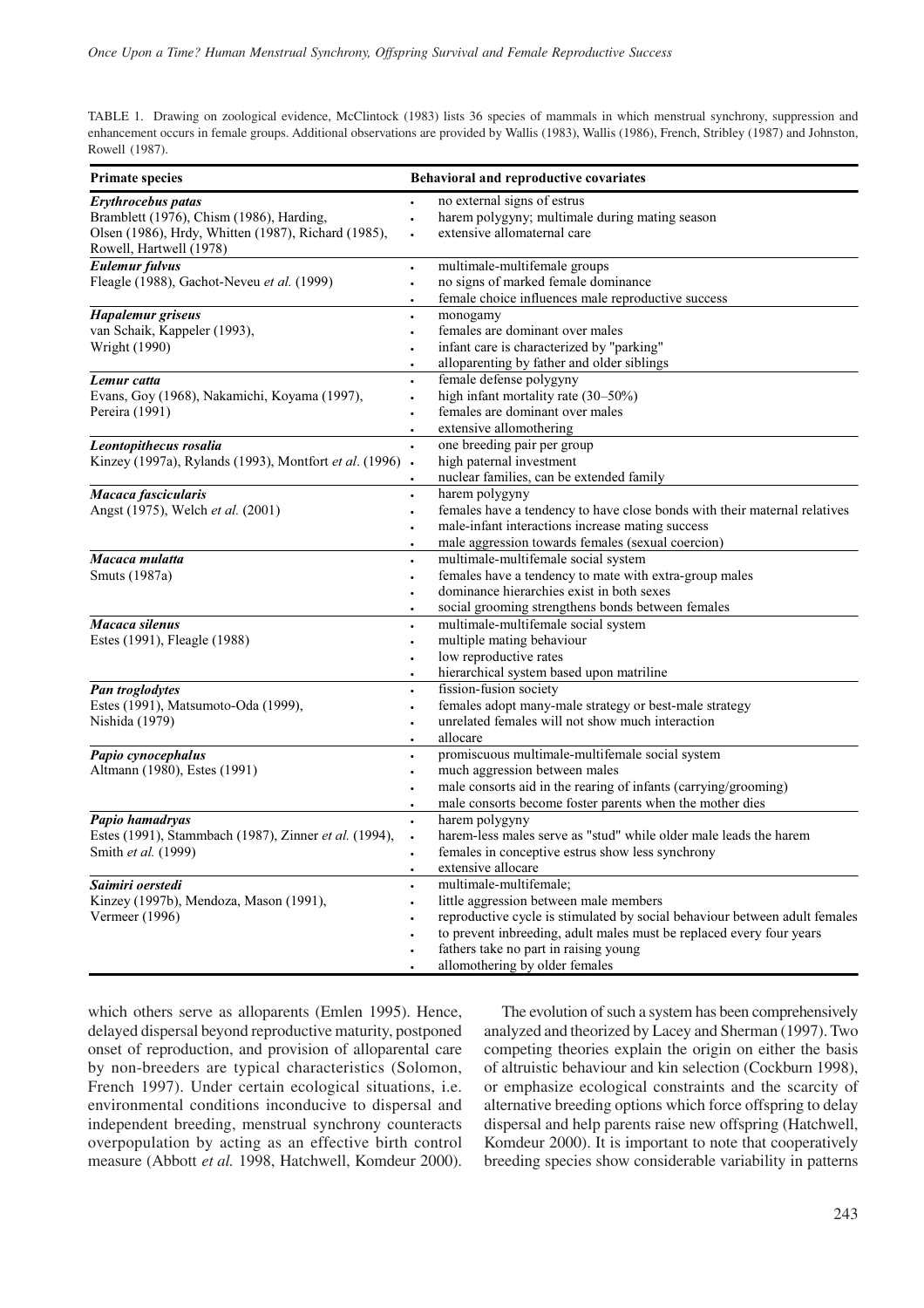of within-group reproduction, with plural and singular breeding systems at either end of the continuum. Plural breeding implies that reproductive success is equal among all females within the group, while singular breeding is limited to one dominant female. Singular breeding is achieved through various avenues such as harassment or resource exclusion which may lead to reproductive failure in subordinate females. In addition, olfactory, visual and behavioural cues from dominant females can inhibit sexual behaviour, ovulation and implantation (Abbott *et al.* 1997). Estrous synchrony has been theorized to act as a preventive check to counteract singular cooperative breeding (Hrdy 1981).

## **THE EVOLUTIONARY BIOLOGY OF MENSTRUAL SYNCHRONY**

Ovulatory concealment and extended sexual receptivity are thought to have triggered an increase in paternal investment which in turn has been deemed instrumental in procuring monogamy (Benshoof, Thornhill 1979). Knowlton (1979) was the first to put forth a model of reproductive synchrony, parental investment and evolutionary dynamics of sexual selection. In line with this, Turke (1984) developed a comprehensive scenario which put concealed ovulation, continuous sexual receptivity, the potential for menstrual synchrony and male parental investment into a single theoretical framework. He hypothesized that female reproductive success is enhanced by male exclusive consortship and increased parental effort. Based on the idea that converging cycles are a by-product in females living in small groups and close proximity, coordinated reproduction would have led to enhanced fitness. Ovulation concealment, ovarian synchrony and lactation-mimicry (pendulous breasts) are thus to be regarded as adaptations through which females efficiently counteracted a male sexual monopoly. Knight (1991) further integrated archaeological and ethnographic accounts and stressed the revolutionary potential of synchrony as a means to create gender solidarity. Taking this one step further, Power (1997) hypothesized that such a coalition of non-cycling females would not only have restricted access to cycling females in the sense of an ingroup/outgroup boundary, but that the entire group of females – whether cycling and non-cycling – would have advertised fertility via menstrual signals.

In consequence, the regulation of communal fertility serves four distinct purposes: the reduction of male competition for sexual partners, a counter-strategy against a male sexual monopoly, a stimulus to male provisioning, and generation of solidarity among women. While the outlined model is very plausible, the key features on which the scenario rests, are open to scrutiny. Are concealed ovulation and continuous sexual receptivity unique human traits? Does synchrony enhance female reproductive success? Is exclusive paternal care a major factor in infant survival? And does synchrony stimulate female solidarity? These questions need to be addressed in light of new primate, evolutionary or ethno-historical evidence.

#### **Is concealed ovulation an exclusively human trait?**

Many primate females advertise their fertile times through morphological, olfactory or behavioural changes once or twice per annum and in synchrony with others. In contrast, sexual activity in humans is seen as continuous and not coordinated with fertile times. Concealed ovulation and constant receptivity were thus thought to be unique human traits and the absence of sexual signals was proposed to indicate an adaptive mechanism (compare Alexander, Noonan 1979). The adaptive advantage of constant receptivity was theorized to encompass greater withingroup cooperation, monogamy, intensification of paternal behaviour, high protein food acquisition, paternity deception and/or infanticide reduction (for a comprehensive review, compare Pawłowski 1999). However, the disappearance of visible ovulatory signals need not be associated with a selection trend towards new reproductive behaviour, and could simply be the byproduct of bipedalism and environmental conditions (Pawłowski 1999). Moreover, Sillén-Tullberg and Møller (1993) could show that in 68 species of higher primates, only half produced visible signs of ovulation. Furthermore, human sexual behaviour may not be completely independent of hormonal fluctuations. Many women perceive changes during their menstrual cycle, i.e. experience a bimodal pattern of sexual intensification around ovulation at mid-cycle and a secondary peak in the premenstruum (Manson 1986). Findings by Harvey (1987) or Singh and Bronstad (2001) suggest that ovulation-linked odours may be related to human mate selection. Thus, the conclusion of true ovulatory concealment in humans may be unjustified (Burt 1992).

Primate evidence demonstrates that concealed ovulation cannot be attributed to a single mating strategy, and estrus synchrony appears to be associated with a range of mating systems from relative promiscuity, harem polygyny to monogamy (McClintock 1983). However, phylogenetic analyses suggest that concealed ovulation has most likely originated in lineages with polyandrous females. Once evolved, it facilitated the evolution of social monogamy (Sillén-Tullberg, Møller 1993). It is important to note in this context that social monogamy does not imply genetic monogamy. Social monogamy refers to a pair bond without any assumptions about mating exclusivity or bi-parental care. Consequentially, sexual fidelity is not an essential criterion for social monogamy.

#### **Does synchrony enhance female reproductive success?**

Intrasexual competition denotes the competition among same-sex conspecifics for access to desirable mates or resources. In most primate species, including humans,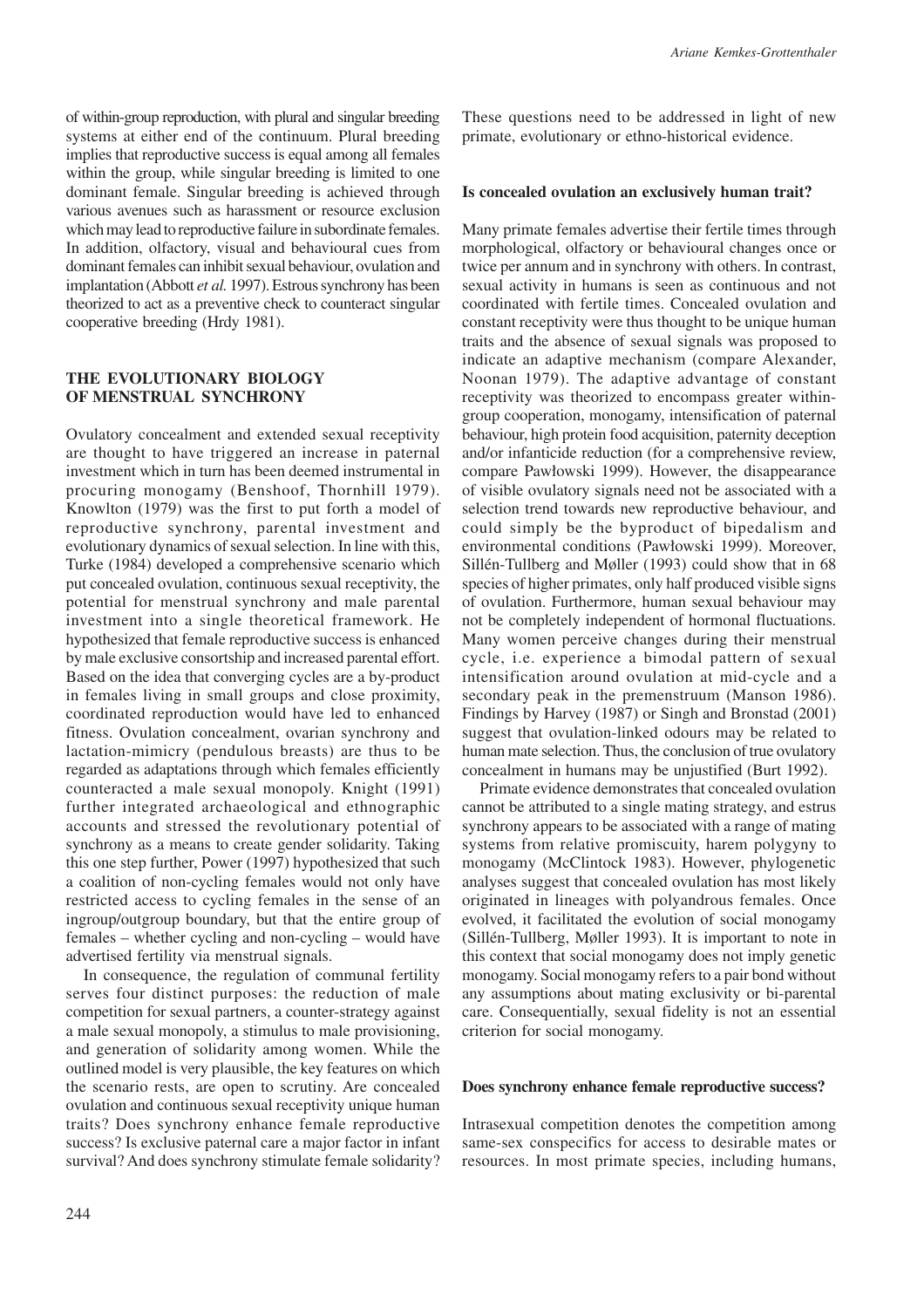inter-male competition is more intensive than inter-female competition. In general terms, female reproductive success is limited by access to resources, while male reproductive success is limited by access to females. Hence, both monogamy and promiscuity are characterized by a relatively low variance in reproductive success (Starks, Blackie 2000), while polygyny is associated with a high variance in male reproductive success (Say *et al.* 2001). Furthermore, not only is female reproductive success negatively related to the number of harem females, polygyny also has an adverse affect on child survival, even when various mediating factors such as age and sex of the child, or economic status of the parents are controlled for. Resource dilution, co-wife competition, paternal and nepotistic investment are all crucial variables in predicting child health (Strassmann 1997b). Synchrony among cowives has also been shown to decrease the likelihood of conception (Small 1988). Thus, cycle variability not only facilitates female mate choice (Ostner, Kappeler 1999, Schank 2001) but also promotes higher female reproductive success when the probability of fertilization is low (Gattermann *et al.* 2002).

When paternal investment is high, mating systems drift toward monogamy. And conversely, when paternal investment is low, other factors such as inter-male competition, mate-guarding, coercion or female "geneshopping" can lead to polygyny (Marlowe 2000). Greater breeding synchrony reduces the opportunity for individual males to monopolize multiple females (Emlen, Oring 1977). And even in species with partial synchronization of brief estrus periods, concealed ovulation minimizes the chances for polygynous mating (Pereira, McGlynn 1997). In line with this, Dunbar (1988) could show that a male's ability to monopolize a group of females depends on both the number of females and the degree of reproductive synchrony. In some cases one male may be inadequate for his harem size and sperm may become a limited resource. Inter-female competition for conception thus influences the demography of one-male units (Zinner *et al.* 1994). Female-controlled polygyny (as defined by Smuts 1987b, Richard 1992) is of particular interest in this context. Via coalitions, females are capable of gaining control over benefits which cannot be otherwise acquired (Smuts 1987b). This can lead to an adjustment of the existing reproductive strategy by mating with peripheral males (Small 1988). Thus, species with synchronized breeding seasons are either particularly monogamous, or favour extra-pair matings. Such multimale-multifemale systems provide genetic benefits which significantly enhance a female's lifetime reproductive success (Newcomer *et al.* 1999, Hrdy 2000a).

Males who do not have to guard females experience less intra-male competition and are therefore able to invest more time to provide for their female companions. This enhanced effort in provisioning bestows various benefits on the female as well as her offspring. However, investment in offspring need not be limited to fathers. There are at

least 18 indigenous societies which believe that a child can have more than one father. The phenomenon of "partible paternity" demonstrates that male provisioning need not be contingent on biological fatherhood. This South American, Indian or Polynesian belief bestows a variety of positive side effects on both mother and child. Benefit is most pronounced in the number of pregnancies which come to term, and to a lesser extent, postnatal child survival. The increase in survivability is related to provisioning by secondary fathers (Beckerman, Valentine 2002). This coincides with findings from comparative zoology, where intra-male competition has been known to influence offspring survival, not only in terms of the quality or quantity of the resources made available but also in the quality of paternal care (Qvarnstrom *et al.* 2000).

#### **Is paternal care exclusively geared towards offspring?**

Children who grow up in single mother families fare much poorer across a wide range of adolescent and adult outcomes, including educational attainment, economic security, as well as physical and psychological well-being. In contrast, children whose fathers play an active role in their lives develop better and have fewer behavioural problems, even when their fathers do not live at home (Sigle-Rushton, McLanahan 2002). A wealth of studies attests to the importance of paternal involvement, but evidence from primatology and the ethnographic record documents that male-infant caretaking is not exclusively linked to paternity probability. Furthermore, mating behaviour does not always signal parentage, hence, a variety of male reproductive strategies ranging from possessiveness, opportunistic mating to monogamous consortship can lead to paternity across all male ranks (Hrdy 1981, Constable *et al.* 2001, Launhardt *et al.* 2001). Thus, kinship may have been overemphasized for male helpers and underestimated for females (Cockburn 1998). Furthermore, it needs to be understood that the interests of male and female helpers may be quite different.

In general terms, males who exhibit more infant care also gain greater access to desirable females. Thus, the observed "mate-then-care" pattern, may simply be a "carethen-mate" pattern (Tallamy 2000, Menard *et al.* 2001, Welch *et al.* 2001). Within the evolutionary context, male contribution to offspring has often been linked to provisioning. Marlowe (2001) was able to demonstrate that the male contribution to diet – taken as a proxy for provisioning – has important consequences for the female's reproductive span and her overall fertility. With the exception of humans, male primates do not contribute significantly to the food consumed by females and juveniles. This unique male subsistence contribution is therefore said to have evolved as a competitive display. Hawkes *et al.* (1995) or Van Schaik and Paul (1996) have argued that men provide care simply as mating effort. The so-called "show-off hypothesis" argues that men hunt because they receive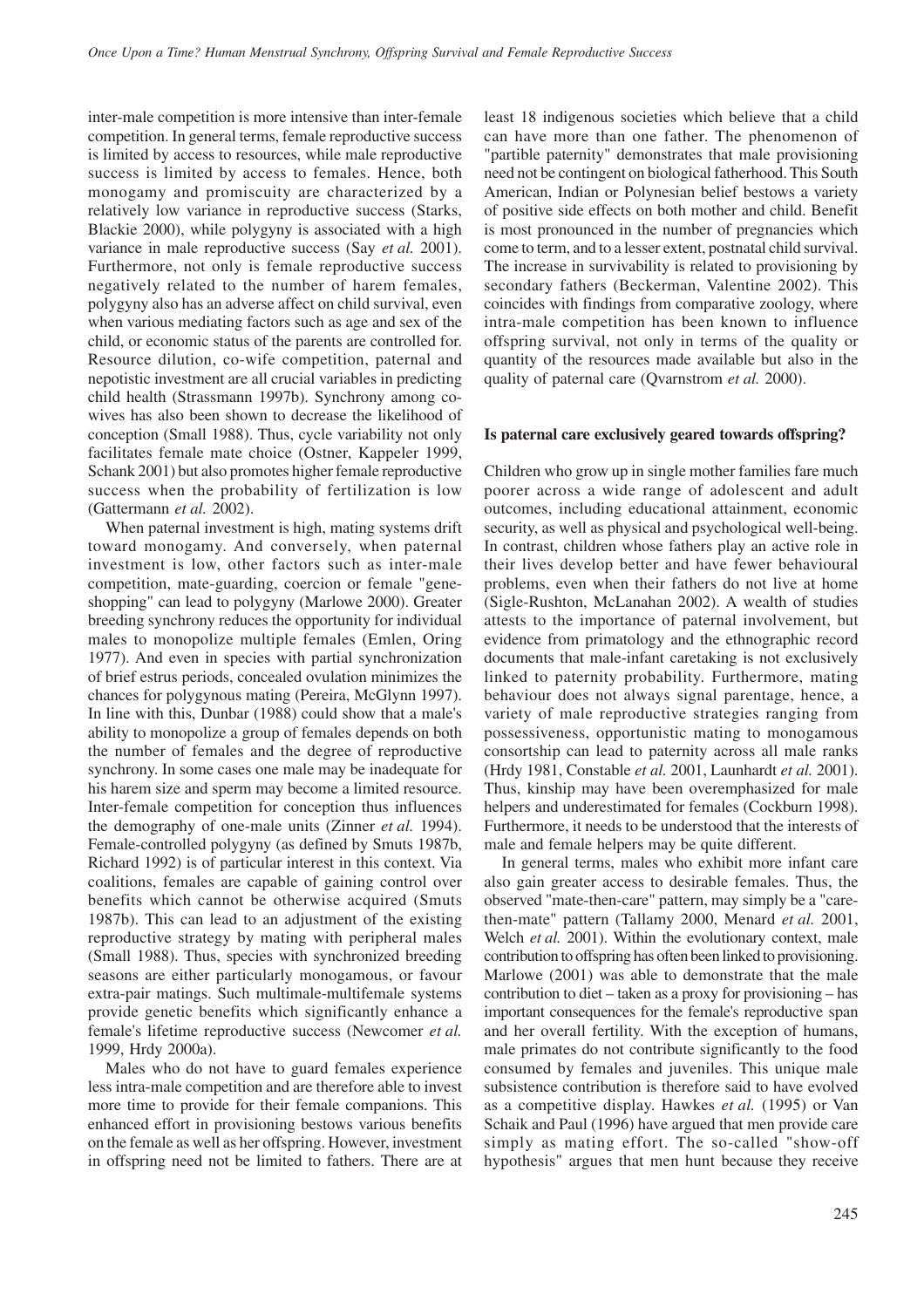fitness returns in the form of extra matings or social benefits. Consequentially, women compensate show-off men by offering them sexual favours, males tolerate a certain degree of infidelity by their wives with the show-offs, and all band members grant preferential treatment to the show-off's children (Hawkes 1990, 1991). In contrast, Smith and Bliege Bird (2000) or Bliege Bird *et al.* (2001) have focused on Zahavi's "costly signalling hypothesis", stipulating that productive males are not exchanging meat for mates, but are using their foraging prowess as a honest, intraspecific signal of quality. Such displays of public generosity indicate phenotypic mate quality and the encountered costs are later recouped through signal benefit.

These studies show that male offspring care may indeed serve ulterior motives, unrelated to paternal behaviour. However, a note of caution must be allowed. A recent investigation by Marlowe (1999) demonstrates that stepchildren receive less care than biologically related children. This implies that stepfathers are less motivated to care for stepchildren and also suggests that provisioning is provided, at least in part, as parenting effort.

#### **Does menstrual synchrony enhance female solidarity?**

Social cooperation and coalition formation are evolved strategies which allow individuals greater access to and control of essential resources. Consistent with evolutionary theory, such coalitions are typically formed among kin and compete with other kin-based coalitions (Geary, Flinn 2001). In female-bonded primate species, the formation of stable social networks reduces offspring mortality risks and allows offspring to learn the basic skills involved when living in a complex social community (Barton *et al.* 1995). Females also use intra-sex coalitions to gain protection against male aggression and to influence male group membership (Smuts 1987b).

Interestingly, primates – such as Bonobos – which exhibit particularly strong female solidarity, do not have estrous synchrony. Variations in female social strategies therefore reflect the various ways in which social behaviour is used to achieve reproductive goals. The ecological model links such relationships to spatial patterning in relation to food, and hence to competitive regimes. It also assumes that predatation risk forces females to live in groups. Sterck *et al.* (1997) characterize the ensuing female social relationships as dispersal-egalitarian, resident-nepotistic, resident-nepotistic-tolerant or resident-egalitarian. Thus, it is ecological forces rather than menstrual synchrony that determine the type and strength of female coalitions.

# **MENSTRUAL SYNCHRONY – AN EVOLUTIONARY STABLE STRATEGY?**

A primary goal of any ecological or evolutionary model is to explain the maintenance of behavioural and phenotypic variety in equilibrium populations. An evolutionary stable strategy (ESS) is a behavioural phenotype which cannot be invaded by a mutant strategy and has the highest fitness against all other alternatives (Maynard Smith 1982). The ESS describes a strategy – or combination of strategies – which maximizes individual fitness at equilibrium. As such, it is a prediction of the conditions in a population after evolution has proceeded to a stable equilibrium. This need not be the same as the condition under which population fitness is highest. It is important to keep in mind that any ESS is conditional on the context, and its pay-offs vary systematically with the prevailing conditions in the environment.

Communal rearing has been suggested within the context of human menstrual synchrony, as group cycling would have inadvertently lead to synchronized breeding, which is beneficial in terms of group mothering and the ability to interchangeably breast-feed one another's young (Buckley 1982, McClintock 1981, Stern, McClintock 1998). In the theory of life histories, trade-offs are important. The trade-off between maximizing reproductive success via synchronized communal breeding or individual cyclicity has been addressed previously (Foley, Fitzgerald 1996, Power *et al.* 1997). Computer simulations reveal that synchronization is only beneficial in conditions of relatively low infant mortality or marked reduction in interbirth intervals (Foley, Fitzgerald 1996). In a situation of high child mortality the costs of reproductive synchrony are too high, making individualistic reproduction a more effective strategy to compensate for demographic losses. While Power *et al.* (1997) concur with many of Foley and Fitzgerald's results, they argue that the model does not correspond to the demographic conditions prevailing in recent human past. They assert that seasonal synchrony could have been a viable strategy to prevent harem holding. Seasonality in combination with continuous receptivity may have promoted long-term pair bonding, while synchrony would have further prevented males from monopolizing female consorts.

## *Argument 1: In times of high infant mortality, individual reproduction is a better strategy than synchronous breeding.*

Foley and Fitzgerald's computer simulation (1996) stresses that menstrual synchrony could have been disadvantageous and therefore have become less and less important in societies with high infant mortality (Strassman 1996). The rise in infant mortality following the Neolithic transition is an excellent case in point. However, it is not suggested that this particular event in recent human history is actually responsible for the demise of synchrony. Several factors are intertwined in this dramatic alteration of fertility and mortality regimes. The adoption of the new subsistence mode occurred because hunting and gathering were no longer ecologically or economically feasible (Layton *et al.* 1991). The onset of agriculture not only triggered a cultural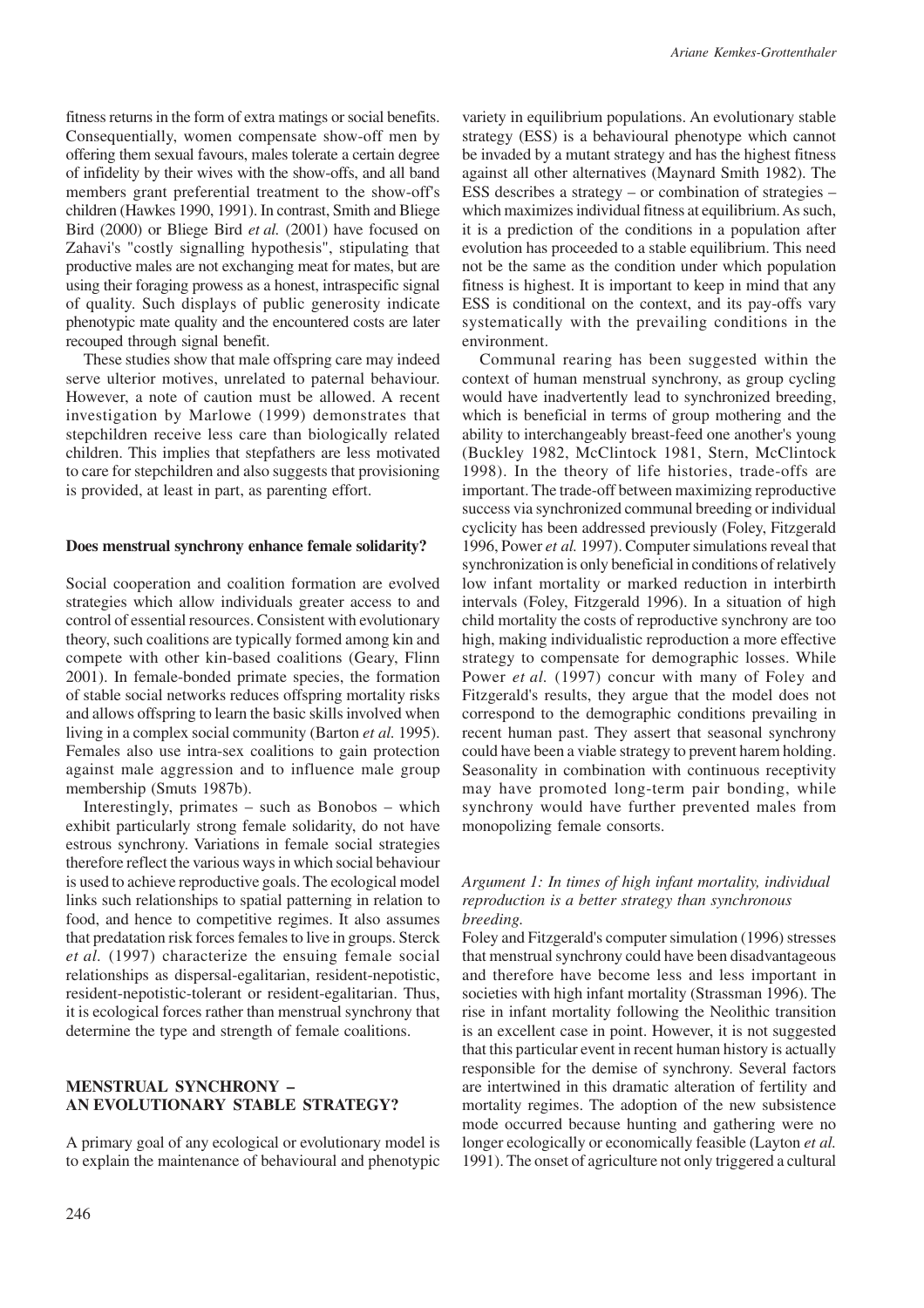change which brought farming and associated technologies across Europe but the shift in resource base was accompanied by a demographic transition as well.

Sedentism imposed a host of novel health risks due to the introduction of infectious diseases (malaria, measles, mumps, chicken pox, smallpox), zoonoses (anthrax, brucellosis, tuberculosis) and diseases associated with human waste or contaminated water (cholera, typhus, plague – Armelagos *et al.* 1991, Frauendorf 2001). Paleodemographic, paleoepidemiological, and modern comparative population data support the inference that infant survivorship chances may have been particularly poor. Observations in skeletal data attest to a higher prevalence of various defects which can be linked to a less diversified dietary spectrum (Cucina 2002). Similarly, measurements of child health – particularly morbidity, diet and growth patterns – support findings that the subsistence base of many sedentary communities may be inferior (Nathan *et al.* 1996). Cohen (1989) argues that changes in settlement patterns exposed humans to higher mortality risks, which could have only been counteracted by increased birth rates in order to achieve population growth. This may have been accomplished via a replacement strategy, where parents have an additional child to replace one who has previously died (Zhang 1990). A peculiar side effect to adopting a sedentary lifestyle is the marked increase in female fertility and fecundity induced by a switch from a high-protein, meat-based diet to a high carbohydrate, low-protein, cereal-based diet which contributes to a higher body fat/body weight ratio (Henry 1989). Higher reproductive output was also facilitated through the availability of softer foods which allowed earlier weaning. The latter is an important health issue since it is a hazardous period for malnutrition, infections, and mortality (Katzenberg *et al.* 1996). These health risks are directly related to the weaning diet (Alt 2002). Speeding up weaning in natural fertility populations often leads to a premature resumption of childbearing. However, inadequate interpregnancy intervals below 6 months and greater than 59 months are associated with increased maternal morbidity and mortality (Conde-Agudelo, Belizan 2000) as well as adverse pregnancy outcome (Fuentes-Afflick, Hessol 2000). Moreover, the negative effect of a short interbirth interval continues beyond the first year of life into early childhood (Lindstrom, Berhanu 2000).

## *Argument 2: Humans are not seasonal breeders, even though fertility may show seasonal variations.*

While brief mating season has a high potential for estrous synchrony, timing of reproduction in humans is no longer dependent on a seasonal variation of infant survival probability, but is related to multiple factors such as sociodemography (Bobak, Gjonca 2001) or culture (Lummaa *et al.* 1998), an effect best attributed to urbanization and changing norms (Trovato, Odynak 1993). Still, persistent seasonal fluctuations in fertility and mortality can be

observed in virtually every human society. Besides being extraordinarily stable over time, these seasonal cycles are very pronounced when compared to other temporal trends (Lam and Miron 1994). In humans, seasonal patterns in conception and birth can be documented in historical (Lummaa *et al.* 1998) as well as ethnographic data (Chatterjee, Acharya 2000). Overall, birth seasonality is most prominent in many pre-industrial or pastoralist populations (Danubio *et al.* 2002). It is important to note that seasonality patterns are not static but can exhibit marked changes (Russell *et al.* 1993). The "resilience hypothesis" which posits that there are several fundamental causes of seasonality which result in three basic prevailing phenomena – the peak in births early in the year associated with the so-called European pattern, the trough in spring associated with the so-called American pattern, and the September peak that occurs in both patterns – has the highest explanatory power. For a discussion of the environmental, social, and biological correlates of the observed seasonality patterns, see Doblhammer *et al.* (1999).

Events in early life strongly influence adult survival prospects. As such, month of birth has been found to be an important predictor of life expectancy (Gavrilova *et al.* 2001). Similarly, life expectancy at age 50 appears to depend on factors that arise *in utero* or early in infancy and that increase susceptibility to infectious or chronic diseases later in life. These differences in adult lifespan by birth month decrease over time and are significantly smaller in more recent cohorts, which benefited from substantial improvements in maternal and infant health (Doblhammer, Vaupel 2001). A Dutch study found that fecundity may be linked with the female's birth season (Smits *et al.* 2000). Best understood is the phenomenon of death seasonality where the peaks in infant mortality during the summer or winter can be linked to diseases of the circulatory or respiratory system such as pneumonia and influenza or the diseases of the digestive tract due to parasitic infections (Kloke 1998). Such phenomena are most likely the result of seasonal variations in past living conditions, nutritional intake or exposure to infectants. The permanent effect of malnutrition on the development of the immune system during foetal growth has been documented in societies experiencing annual agricultural cycles or natural occurrences such as drought. Thus, people born during a hungry season run an elevated risk of premature death (Moore *et al.* 1997).

## *Argument 3: Human life histories assure the availability of well-qualified allomothers.*

Humans evolved as cooperative breeders (Hrdy 2000b). Cooperative breeding is a reproductive system restricted to familial societies in a dangerous environment with high mortality risks, characterized by delayed dispersal beyond reproductive maturity and provision of alloparental care by non-breeders (Emlen 1995, Solomon, French 1997). Primate mothers allow non-maternal care in order to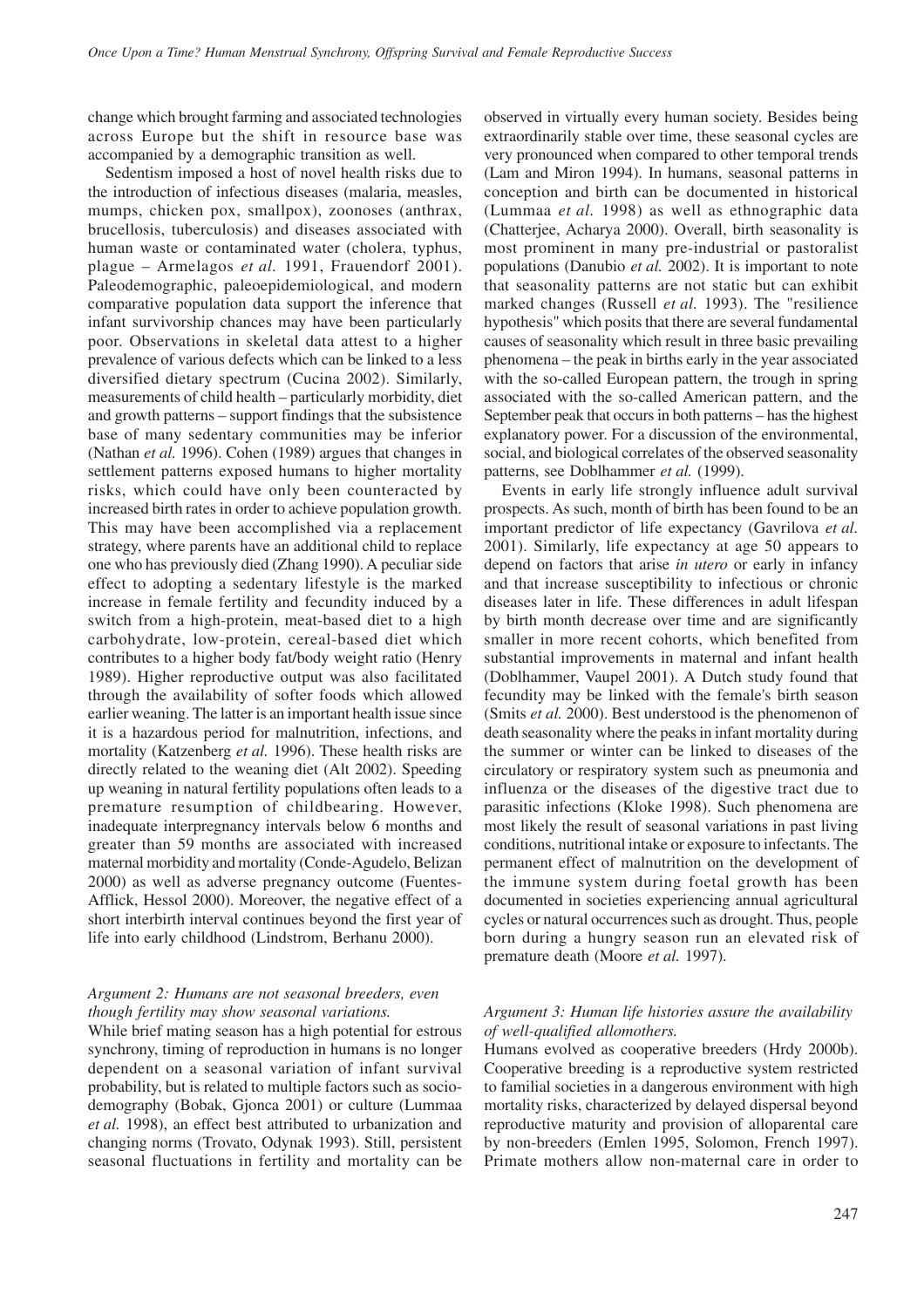increase their own reproductive output. Thus, social networks with other females in the wider community are formed to give social support and provide alloparenting. Overall, they appear to be a feature of an evolved female reproductive strategy (Irons 1983, Taylor *et al.* 2000). The creation of female solidarity through curbing female intrasexual aggression, while enhancing the female contribution in terms of socio-emotional involvement, is paramount for hominid evolution (Campbell 1993). Species with high allocare levels grow rapidly post-natally and wean their infants at a younger age. Hence, early weaning – in conjunction with a shortening of the intergenetic interval – allows high allocare species to support higher birth rates than low allocare species (Ross, MacLarnon 2000). Alloparenting also conveys benefits to the helper. The "learning-to-mother hypothesis" asserts that parenting skills are learned and that allomothering helps to acquire these skills. Second-hand breeding experience thus greatly enhances reproductive success and inclusive fitness (Woodard, Murphy 1999, Bales *et al.* 2000).

Based on data from human hunter-gatherers, Hewlett *et al.* (2000) could show that allomaternal assistance contributes significantly to larger completed family sizes. Several fringe-benefits, such as reduction of maternal energetic burden, increased socialization and protection of the infant have been suggested in this context (Hrdy 1976, 1979, Price 1991). One of the most spectacular examples of communal rearing can be observed among the Efé hunter-gatherers where infants average 14 different caretakers, including fathers, brothers, sisters, aunts, grandmothers, and even unrelated individuals. Not surprisingly, time spend with alloparents greatly exceeds time spend with the mother (Ivey 2000). In line with evolutionary biology, kin are preferred as allocare providers over non-kin (Sherraden, Barerra 1997). But as the history of wet nursing documents, the societally condoned allocare by non-related individuals can be traced back to prehistoric times. Wet nursing was particularly popular from 1500– 1800, when the majority of the European aristocracy, gentry, but also wealthy merchants or farmers regularly relied heavily on such services (Fildes 1988, Stuart-MacAdam, Dettwyler 1995, Hrdy 2000b).

Moreover, human life histories assure the availability of well-qualified allomothers through delayed maturation and long post-menopausal life spans (Hawkes *et al.* 1998). Turke (1988) found that women who have one or several daughters first tend to have higher completed fertility when compared to women who bore sons first. Draper and Hames (2000) could show that number of older siblings as well as sibling set size are strong predictors of fertility, especially for males. In this context it is important to emphasize that alloparenting need not be restricted to active childrearing; older siblings can aid in household chores, light agricultural tasks and the like (Crognier *et al.* 2001). The fact that human females survive longer time periods after menopause has given rise to the "grandmother hypothesis" which posits that older women can increase their inclusive fitness more by investing in grandchildren and other relatives than in continued childbearing (Hill, Hurtado 1996, Hawkes *et al.* 1998, Alvarez 2000). For example, forager grandmothers will typically provide a large percentage of a family's gathered food during her daughter's early years of child bearing. During this crucial period the mother's constant nursing, holding and carrying of younger infants interferes with her ability to tend to her older children. Hence, the grandmaternal contribution is important for the grandchildren's well-being (Hawkes *et al.* 1998, Mace 2000). Interestingly, as modernization has reduced the number of available caregivers, particularly biological kin, the decrease in the availability of direct care for children may have prompted the drastic reductions in fertility which characterize the demographic transition (Waynforth, Waynforth 2001).

# **CONCLUSION**

It is hypothesized that menstrual synchrony in human females represents a redundant life history artifact which has its origins in our primate heritage as cooperative breeders. In line with Foley and Fitzgerald (1996) or Power *et al.* (1997), menstrual synchrony is not thought of as an evolutionary stable strategy. The mechanisms which have rendered menstrual synchrony functionless are related to a high degree of child mortality and cultural changes pertaining to a reduction in the benefits of reproductive seasonality and a greater reliance on allocare. The evolutionary approach posits that concealed ovulation, continuous sexual receptivity, and the potential for menstrual synchrony are all linked to achieve higher gains in paternal investment (Turke 1984). However, kinship may have been overemphasized for male helpers and underestimated for females. Hawkes *et al.* (1995) and Van Schaik and Paul (1996) have argued that men provide care only as mating effort. The so-called "showoff hypothesis" argues that men hunt because they receive fitness returns in the form of extra matings or social benefits. Thus, the observed "mate-then-care" pattern, may simply be a "carethen-mate" pattern (Tallamy 2000, Menard *et al.* 2001, Welch *et al.* 2001). Moreover, human life histories assure the availability of well-qualified allomothers through delayed maturation and long post-menopausal life spans (Hawkes *et al.* 1998). Turke (1988) found that women who have one or several daughters first tend to have higher completed fertility when compared to women who bore sons first. Similarly, Draper and Hames (2000) could show that number of older siblings as well as sibling set size are strong predictors of fertility, especially for males. In this context it is important to emphasize that alloparenting need not be restricted to active childrearing; older siblings can aid in household chores, light agricultural tasks and the like (Crognier *et al.* 2001). The fact that human females survive longer time periods after menopause is also an important clue. The "grandmother hypothesis" posits that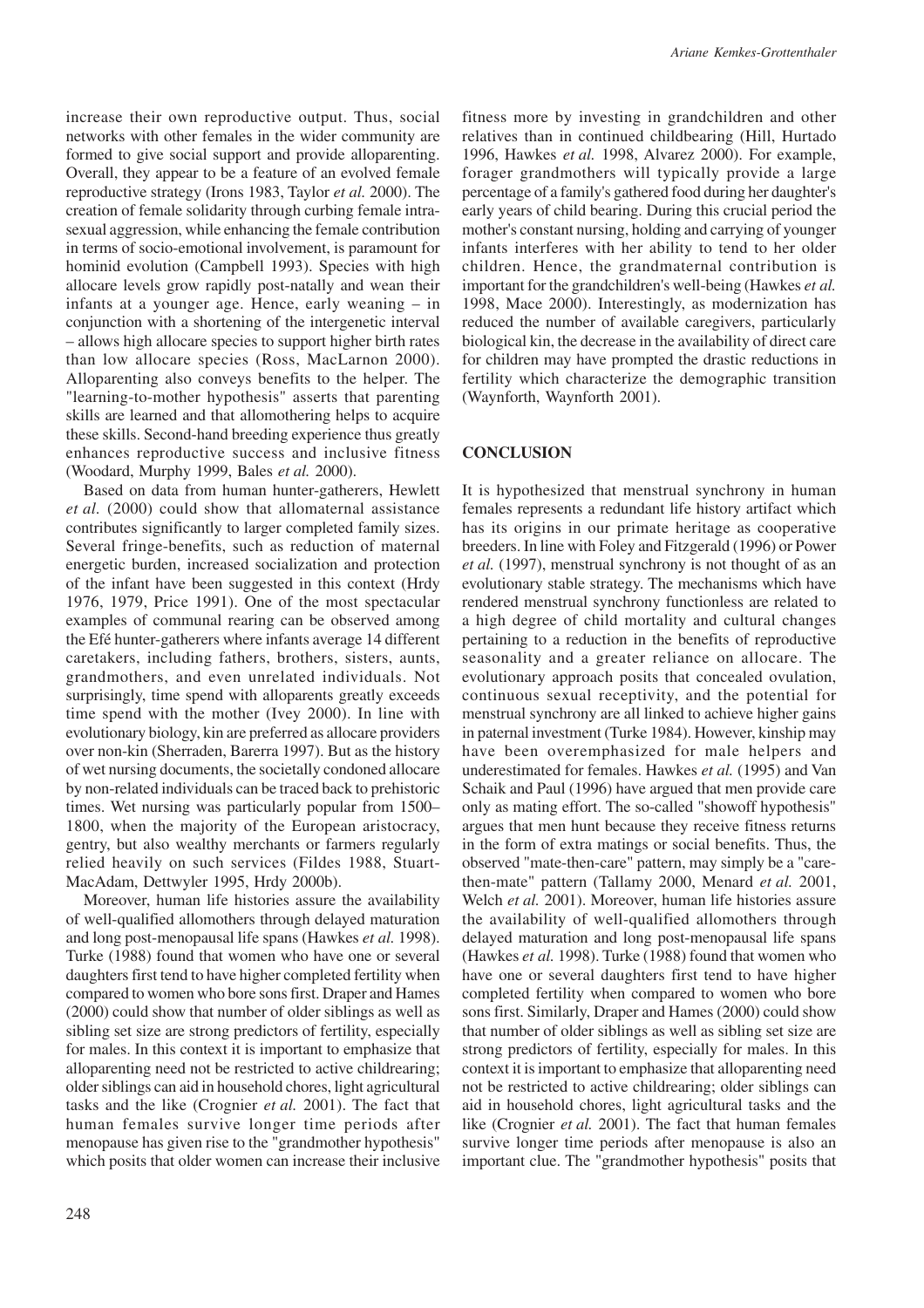older women can increase their inclusive fitness more by investing in grandchildren and other relatives than in continued childbearing (Hill, Hurtado 1996, Hawkes *et al.* 1998, Alvarez 2000).

#### **REFERENCES**

- ABBOTT D. H., SALTZMAN W., SCHUTZ-DARKEN N. J.,
- SMITH T. E., 1997: Specific neuroendocrine mechanisms not involving generalized stress mediate social regulation of female reproduction in cooperative breeding marmoset monkeys. *Annals of the New York Academy of Science* 807: 219–238.
- ABBOTT D. H., SALTZMAN W., SCHULTZ-DARKEN N. J.,
- TANNENBAUM P. L., 1998: Adaptations to subordinate status in female marmoset monkeys. *Comparative Biochemistry and Physiology* 119: 261–274.
- ALEXANDER R. D., NOONAN K., 1979: Concealment of ovulation, parental care, and human social evolution. In: N. Chagnon, W. Irons (Eds.): *Evolutionary Biology and Human Social Behaviour*. Pp. 436–453. Duxbury Press, North Scituate.
- ALT K. W., 2002: Die Übersterblichkeit der Säuglinge und Kleinkinder in der frühen Neuzeit – unberechenbares Schicksal oder menschliches Versagen? In: K. W. Alt, A. Kemkes-Grottenthaler (Eds.): *Kinderwelten. Anthropologie, Geschichte, Kulturvergleich*. Pp. 223–245. Böhlau Verlag, Köln, Weimar, Wien.
- ALTMANN J., 1980: *Baboon Mothers and Infants*. Harvard University Press, Harvard.
- ALVAREZ, H. P., 2000: Grandmother hypothesis and primate life histories. *Amer. J. of Phys. Anthrop.* 113: 435–450.
- ANGST W., 1975: Basic data and concepts in the social organization of *Macaca fascicularis*. In: L. A. Rosenblum (Ed.): *Primate Behaviour*, Vol. 4. Academic Press, New York.
- ARDEN M. A., DYE L., 1997: The assessment of menstrual synchrony: comment on Weller and Weller (1997). *J. of Comparative Psychology* 112: 323–324; discussion 325–326.
- ARMELAGOS G. J., GOODMAN A. H., JACOBS K. H., 1991: The origins of agriculture: population growth during a period of declining health. *Population and Environment* 13: 9–22.
- BAILEY J., MARSHALL J., 1970: The relationship of the postovulatory phase of the menstrual cycle to total cycle length. *J. of Biosocial Science* 2: 123–132.
- BALES K., DIETZ J., BAKER A., MILLER K., TARDIFF S. D.,
- 2000: Effects of allocare-givers on fitness of infants and parents in callitrichid primates. *Folia Primatologia* 71: 27–38.
- BARTON R. A., PURVIS A., HARVEY P. H., 1995: Evolutionary radiation of visual and olfactory systems in primates, bats and insectivores. *Philosophical Transactions of the Royal Society of London B* 348: 381–392.
- BECKERMAN S., VALENTINE P., 2002: *Cultures of Multiple Fathers: The Theory and Practice of Partible Paternity in South America*. University of Florida Press, Gainesville. 288 pp.
- BENSHOOF L., THORNHILL R., 1979: The evolution of monogamy and concealed ovulation in humans. *J. of Social and Biological Structure* 2: 95–106.
- BLIEGE BIRD R., SMITH E. A., BIRD D. W., 2001: The hunting handicap: costly signaling in human foraging strategies. *Behavioural Ecology and Sociobiology* 50: 9–19.
- BOBAK M., GJONCA A., 2001: The seasonality of live birth is strongly influenced by socio-demographic factors. *Human Reproduction* 16: 1512–1517.
- BRAMBLETT C. A., 1976: *Patterns of Primate Behaviour*. Mayfield Publishing, Palo Alto. 292 pp.
- BROWN R., 1984: *Social odors in mammals.* Oxford University Press, London. 500 pp.
- BUCKLEY T., 1982: Menstruation and the power of Yurok women: Methods in cultural reconstruction. *American Ethnologist* 9: 47–60.
- BURLESON M. H., GREGORY W. L., TREVATHAN W. R., 1991: Heterosexual activity and cycle length variability: Effect of gynecological maturity. *Physiology and Behaviour* 50: 863– 866.
- BURT A., 1992: Concealed ovulation and sexual signals in primates. *Folia Primatologia* 58: 1–6.
- CAMPBELL A., 1993: *Men, Women and Aggression.* Basic Books, New York. 212 pp.
- CHATTERJEE U., AHARYA R., 2000: Seasonal variation of births in rural west Bengal: Magnitude, direction and correlates. *J. of Biosocial Science* 32: 443–458.
- CHISM J., 1986: Development and mother-infant relations among captive Patas monkeys. *Internat. J. of Primatology* 7: 49–81.
- COCKBURN A., 1998: Evolution of helping behaviour in cooperatively breeding birds. *Annual Review of Ecological Systems* 29: 141–177.
- COHEN M. N., 1989: *Health and the Rise of Civilization*. Yale University Press, New Heaven. 295 pp.
- CONDE-AGUDELO A., BELIZAN J. M., 2000: Maternal morbidity and mortality associated with interpregnancy interval: Cross sectional study. *British Medical J.* 321: 1255–1259.
- CONSTABLE J. L., ASHLEY M. V., GOODALL J., PUSEY A. E.,
- 2001: Noninvasive paternity assignment in Gombe chimpanzees. *Molecular Ecology* 10: 1279–1300.
- CROGNIER E., BAALI A., HILALI M. K., 2001: Do "helpers at the nest" increase their parents' reproductive success? *Amer. J. of Hum. Biol.* 13: 365–373.
- CUCINA A., 2002: Brief communication: diachronic investigation of linear enamel hypoplasia in prehistoric skeletal samples from Trentino, Italy. *Amer. J. of Phys. Anthrop.* 119: 283–287.
- DANUBIO M. E., AMICONE E., PLACIDI M., PLACIDI M., 2002: Seasonality of births and conceptions in a pastoral community of the province of l'Aquila, Abruzzo, Italy, 1802–1965. *Collegium Antropologicum* 26: 171–178.
- DI BITETTI M. S., JANSON C. H., 2000: When will the stork arrive? Patterns of birth seasonality in neotropical primates. *Amer. J. of Primatology* 50: 109–130.
- DOBLHAMMER G., RODGERS J. L., RAU R., 1999: *Seasonality of Birth in Nineteenth and Twentieth Century Austria: Steps Toward a Unified Theory of Human Reproductive Seasonality*. MPIDR Working Paper WP 1999-013.
- http://www.demogr.mpg.de/Papers/Working/WP-1999-013.pdf. DOBLHAMMER G., VAUPEL J. W., 2001: Lifespan depends on month of birth. *Proceedings of the National Academy of Sciences* 98: 2934–2939.
- DRAPER P., HAMES R., 2000: Birth order, sibling investment, and fertility among Ju/'Hoansi (!Kung). *Human Nature* 11: 117–156.
- DUNBAR R. I. M., 1988: *Primate Social Systems*. Chapman and Hall, London. 300 pp.
- EMLEN S. T., 1995: An evolutionary theory of the family. *Proceedings of the National Academy of Science* 92: 8092– 8099.
- EMLEN S. T., ORING L. W., 1977: Ecology, sexual selection, and the evolution of mating systems. *Science* 197: 215–223.
- ESTES R. D., 1991: *The Behaviour Guide to African Mammals*. University of California Press, Berkeley. 611 pp.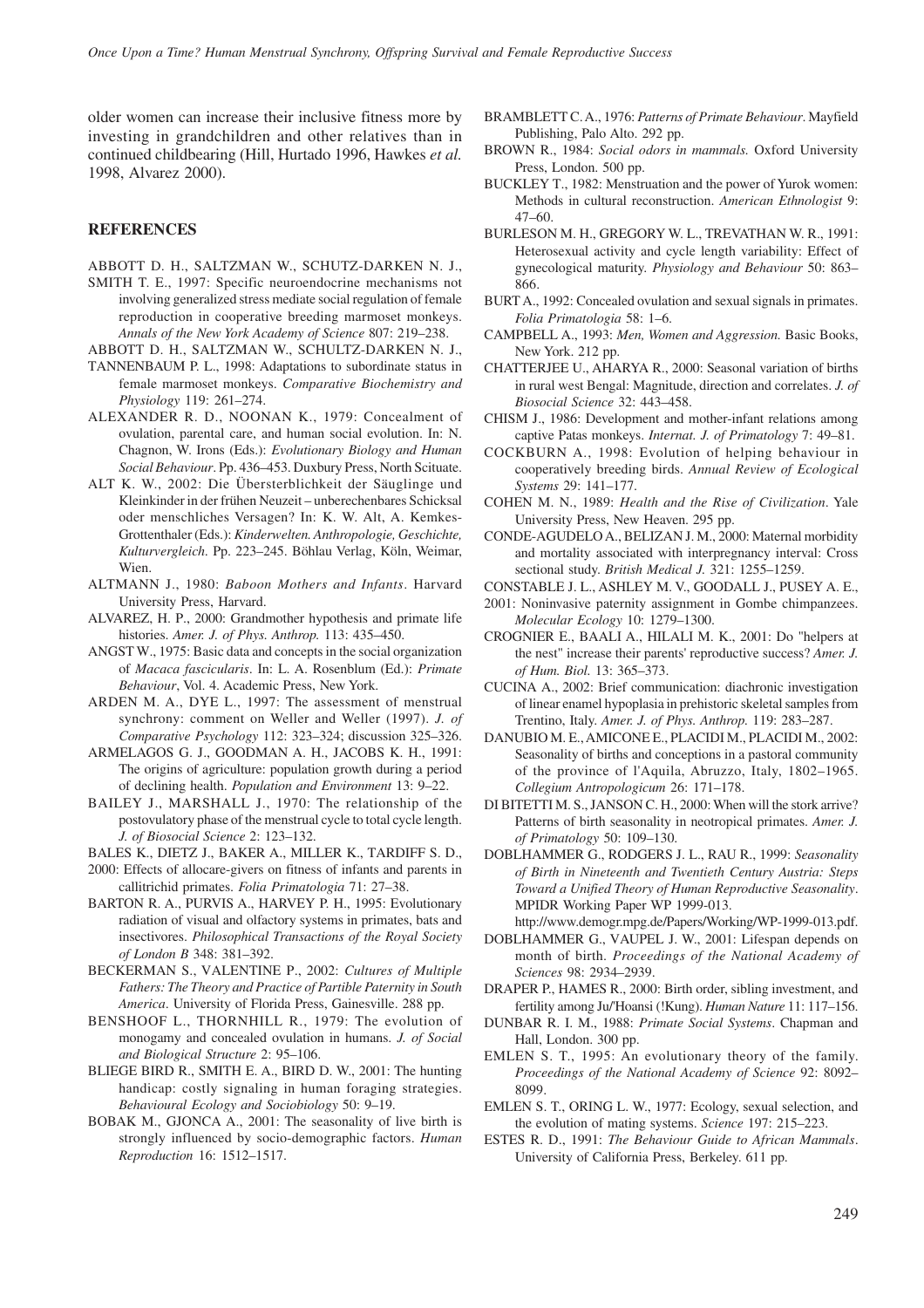- EVANS C. S., GOY R. W., 1968: Social behaviour and reproductive cycles in captive ring-tailed Lemurs (*Lemur catta*). *J. of Zoology* 156: 181–197.
- FILDES V., 1988: *A History of Wet Nursing from Earliest Times to the Present*. Basil Blackwell, Oxford. 320 pp.
- FLEAGLE J. G., 1988: *Primate Adaptation and Evolution*. Academic Press, New York. 596 pp.
- FOLEY R. A., FITZGERALD C. M., 1996: Is reproductive synchrony an evolutionary stable strategy for hunter-gatherers? *Curr. Anthrop.* 37: 539–545.
- FRAUENDORF E., 2001: Mehr Menschen mehr Krankheiten. Zur Evolution parasitärer Erkrankungen im populationsbiologischen Kontext. In: A. Kemkes-Grottenthaler, W. Henke (Eds.): *Pein und Plagen. Aspekte einer historischen Epidemiologie*. Pp. 21– 37. Edition Archaea, Gelsenkirchen, Schwelm.
- FRENCH J. A., STRIBLEY J. A., 1987: Synchronization of ovarian cycles within and between social groups in golden lion tamarins (*Leontopithecus rosalia*). *Amer. J. of Primatology* 12: 469– 478.
- FUENTES-AFFLICK E., HESSOL N. A., 2000: Interpregnancy interval and the risk of premature infants. *Obstetrics and Gynecology* 95: 383–390.
- GACHOT-NEVEU H., PETIT M., ROEDER J. J., 1999: Paternity determination in two groups of *Eulemur fulvus mayottensis*: Implications for understanding mating strategies. *Internat. J. of Primatology* 20: 107–119.
- GATTERMANN R., ULBRICH K., WEINANDY R., 2002: Asynchrony in the estrous cycles of golden hamsters (*Mesocricetus auratus*). *Hormones and Behaviour* 42: 70–77.

GAVRILOVA N. S., GAVRILOV L. A., EVDOKUSHKINA G. N.,

SEMYONOVA V. G., 2001: *Early-life predictors of human longevity*. Paper at the 2001 Annual Meeting of the Social Science History Association, November 15–18, 2001.

http://www.src.uchicago.edu/~gavr1/Gavrilova-SSHA-2001.pdf.

- GEARY D. C., FLINN M. V., 2001: Evolution of human parental behaviour and the human family. *Parenting: Science and Practice* 1: 5–61.
- GOLDMAN S. E., SCHNEIDER, H. G., 1987: Menstrual synchrony: social and personality factors. *J. of the Society for Behavioural Personality* 2: 243–250.
- GRAHAM C. A., 1991: Menstrual synchrony: an update and review. *Human Nature* 2: 293–311.
- GRAHAM C. A., McGREW W. C., 1980: Menstrual synchrony in female undergraduates living on a coeducational campus. *Psychoneuroendocrinology* 5: 245–252.
- HARDING R. S. O., OLSON D. K., 1986: Patterns of mating among male patas monkeys (*Erythrocebus patas*) in Kenya. *Amer. J. of Primatology* 11: 343–358.
- HARVEY S. M., 1987: Female sexual behaviour. Fluctuations during the menstrual cycle. *J. of Psychosomatic Research* 31: 101–110.
- HATCHWELL B. J., KOMDEUR J., 2000: Ecological constraints, life history traits and the evolution of cooperative breeding. *Animal Behaviour* 59: 1079–1086.
- HAWKES K., 1990: Why do men hunt? Some benefits for risky strategies. In: E. Cashdan (Ed.): *Risk and Uncertainty in Tribal and Peasant Economies*. Pp. 145–166. Westview, Boulder.
- HAWKES K., 1991: Showing off: tests of an hypothesis about men's foraging goals. *Ethology and Sociobiology* 12: 29–54.
- HAWKES K., ROGERS A. R., CHARNOV E. L., 1995: The male's dilemma: increased offspring production is more paternity to steal. *Evolutionary Ecology* 9: 662–677.

HAWKES K., O'CONNELL J. F., BLURTON JONES N. G.,

ALVAREZ H., CHARNOV E. L., 1998: Grandmothering,

menopause, and the evolution of human life histories. *Proceedings of National Academy of Sciences* 95: 1336–1339.

- HENRY D. O., 1989: *From Foraging to Agriculture*. University of Philadelphia Press, Philadelphia. 298 pp.
- HEWLETT B., LAMB M. E., LEYENDECKER B.,
- SCHÖLMERICH A., 2000: Internal working models, trust and sharing among foragers. *Curr. Anthrop.* 41: 287–297.
- HILL K., HURTADO A. M., 1996: The evolution of premature reproductive senescence and menopause in human females: An evaluation of the grandmother hypothesis. In: L. Betzig (Ed.): *Human Nature: A Critical Reader*. Pp. 140–143. Oxford University.
- HRDY S. B., 1976: The care and exploitation of non-human primate infants by conspecifics other than the mother. *Advances in the Study of Behaviour* 6: 101–158.
- HRDY S. B., 1979: Infanticide among animals: a review, classification and examination of the reproductive strategies of females. *Ethology and Sociobiology* 1: 13–40.
- HRDY S. B., 1981: *The Woman that Never Evolved*. Harvard University Press, Cambridge. 276 pp.
- HRDY S. B., 2000a: The optimal number of fathers. Evolution, demography, and history in the shaping of female mate preferences. *Annals of the New York Academy of Science* 907: 75–96.
- HRDY S. B., 2000b: *Mother Nature. Maternal Instincts and How They Shape the Human Species*. Ballantines Books, New York. 752 pp.
- HRDY S. B., WHITTEN P. L., 1987: Patterning of sexual activity. In: B. B. Smuts, D. L. Cheney, R. M. Seyfarth, R. W. Wrangham, T. T. Struhsaker (Eds.): *Primate Societies*. Pp. 370– 384. University of Chicago Press, Chicago.
- IRONS W., 1983: Human female reproductive strategies. In: S. Wasser, M. Waterhouse (Eds.): *Social Behaviour of Female Vertebrates.* Pp. 169–213. Academic Press, New York.
- IVEY P.A., 2000: Cooperative reproduction in Ituri Forest huntergatherers: Who cares for Efé Infants? *Curr. Anthrop.* 41: 856–866.
- JARETT L. R., 1984: Psychosocial and biological influences on menstruation: Synchrony, cycle length, and regularity. *Psychoneuroendocrinology* 9: 21–28.
- JOHNSTON P. G., ROWELL T. E., 1987: Social and environmental determinants of reproductive cycles in Patas monkeys. *Internat. J. of Primatology* 8: 233–243.
- KATZENBERG M. A., HERRING D. A., SAUNDERS S. R., 1996: Weaning and infant mortality: Evaluating the skeletal evidence. *Yearbook of Phys. Anthrop.* 39: 177–199.
- KILTIE R. A., 1982: On the significance of menstrual synchrony in closely associated women. *American Naturalist* 119: 414–419.
- KINZEY W. G., 1997a: Leontopithecus. In: W. G. Kinzey (Ed.): *New World Primates: Ecology, Evolution, and Behaviour*. Pp. 272–280. Aldine de Gruyter, New York.
- KINZEY W. G., 1997b: Saimiri. In: W. G. Kinzey (Ed.): *New World Primates: Ecology, Evolution, and Behaviour*. Pp. 297–305. Aldine de Gruyter, New York.
- KLOKE I. E., 1998: *Säuglingssterblichkeit in Deutschland im 18. und 19. Jahrhundert – sechs ländliche Regionen im Vergleich*. Ph.D. Thesis, Berlin University.
- KNIGHT C., 1991: *Blood Relations: Menstruation and the Origins of Culture*. Yale University Press, New Haven. 592 pp.
- KNOWLTON N., 1979: Reproductive synchrony, parental investment, and the evolutionary dynamics of sexual selection. *Animal Behaviour* 27: 1022–1033.
- KOKKO H., JOHNSTONE R. A., CLUTTON-BROCK T. H., 2001: The evolution of cooperative breeding through group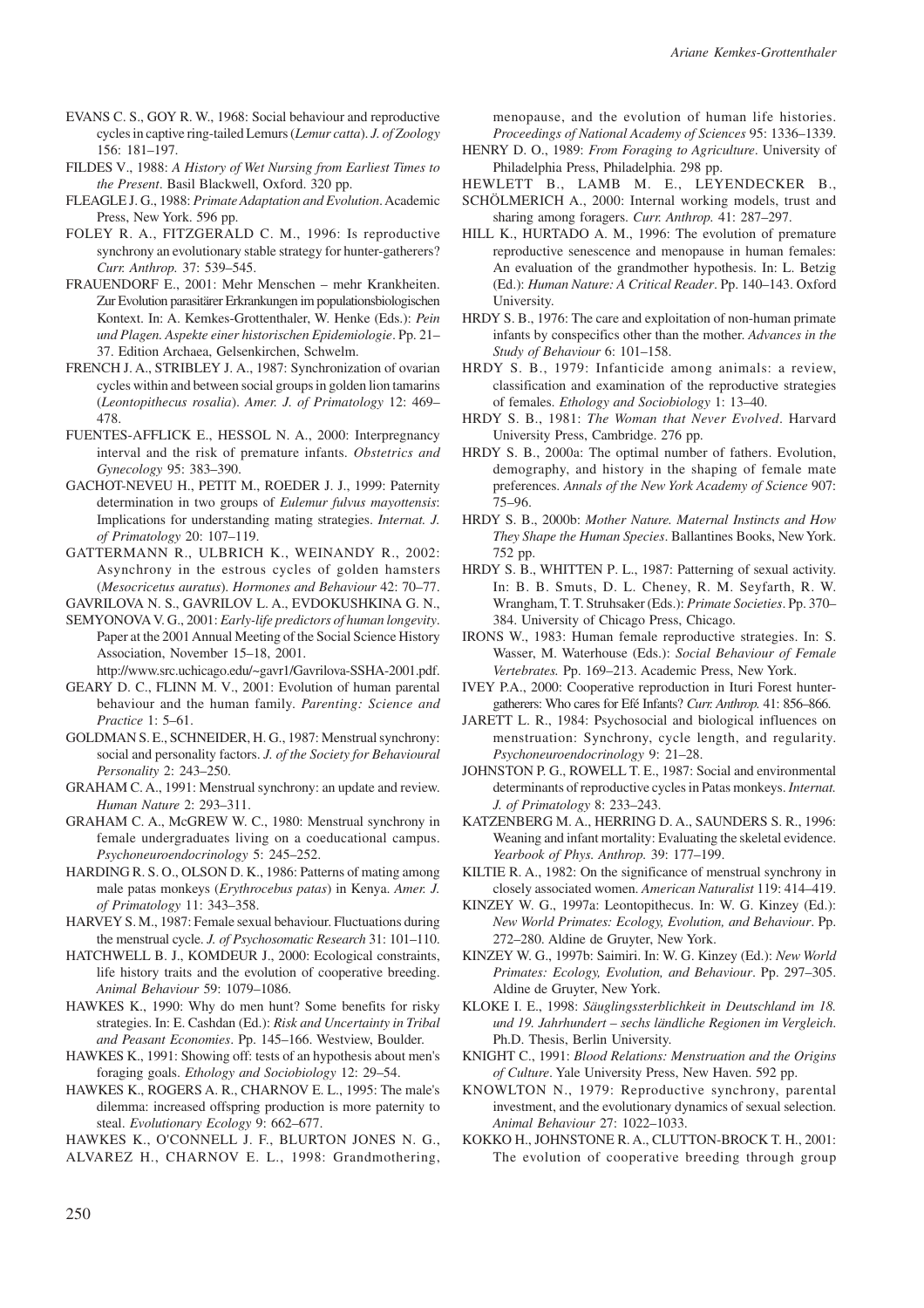augmentation. *Proceedings of the Royal Society of London B* 268: 187–196.

- LACEY E. A., SHERMAN P. W., 1997: Cooperative breeding in naked molerats: implications for vertebrate and invertebrate sociality. In: N. G. Solomon, J. A. French (Eds.): *Cooperative Breeding in Mammals*. Pp. 267–301. Cambridge University Press, Cambridge.
- LAM D. A., MIRON J. A., 1994: Global patterns of seasonal variation in human fertility. *Annals of the New York Academy of Science*  $709.9 - 28.$
- LAUNHARDT K., BORRIES C., HARDT C., EPPLEN J. T.,
- WINKLER P., 2001: Paternity analysis of alternative reproductive route among langurs (*Semnopithecus entellus*) of Ramnagar. *Animal Behaviour* 61: 53–64.
- LAYTON R., FOLEY R., WILLIAMS E., 1991: The transition between hunting and gathering and specialized husbandry to resources. *Curr. Anthrop.* 32: 225–273.
- LINDSTROM D. P., BERHANU B., 2000: The effects of breastfeeding and birth spacing on infant and early childhood mortality in Ethiopia. *Social Biology* 47: 1–17.
- LITTLE B. B., GUZICK D. S., MALINA R. M., ROCHA FERREIRA M. D. 1989: Environmental influence causes menstrual
- synchrony, not pheromones. *Amer. J. of Hum. Biol.* 1: 53–57.
- LUMMAA V., LEMMETYINEN R., HAUKIOJA E., PIKKOLA
- M., 1998: Seasonality of births in *Homo sapiens* in pre-industrial Finland. Maximization of offspring survivorship? *J. of Evolutionary Biology* 12: 147–157.
- MACE R., 2000: Evolutionary ecology of human life history. *Animal Behaviour* 59: 1–10.
- MANSON W. C., 1986: Sexual cyclicity and concealed ovulation. *J. of Hum. Evol.* 15: 21–30.
- MARLOWE F., 1999: Showoffs or providers? The parenting effort of Hadza men. *Evolution and Human Behaviour* 20: 391–404.
- MARLOWE F., 2000: Paternal investment and the human mating system. *Behavioural Processes* 51: 45–61.
- MARLOWE F., 2001: Male contribution to diet and female reproductive success among foragers. *Curr. Anthrop.* 42: 755– 760.
- MATSUMOTO-ODA A., 1999: Female choice in the opportunistic mating of wild chimpanzees (*Pan troglodytes schweinfurthii*) at Mahale. *Behavioural Ecology and Sociobiology* 46: 258–266.
- MATTEO S., 1987: The effect of job stress and job interdependency on menstrual cycle length, regularity and synchrony. *Psychoneuroendocrinology* 12: 467–476.
- MAYNARD SMITH J., 1982: *Evolution and the Theory of Games*. Cambridge University Press, Cambridge. 226 pp.
- McCLINTOCK M. K., 1971: Menstrual synchrony and suppression. *Nature* 229: 244–245.
- McCLINTOCK M. K., 1981: Social control of the ovarian cycle and the function of estrous synchrony. *American Zoologist* 21: 243–256.
- McCLINTOCK M. K., 1983: Pheromonal regulation of the ovarian cycle: enhancement, suppression, and synchrony. In: J. G. Vandenbergh (Ed.): *Pheromones and Reproduction in Mammals*. Pp. 113–149. Academic Press, New York.
- McCLINTOCK M. K., 1998: Whither menstrual synchrony? *Annual Review of Sex Research* 9: 77–95.

MENARD N., VON SEGESSER F., SCHEFFRAHN W.,

PASTORINI J., VALLET D., GACI B., MARTIN R. D., GAUTIER-

HION A., 2001: Is male–infant caretaking related to paternity and/ or mating activities in wild Barbary macaques (*Macaca sylvanus*)? *Comptes rendus de l'Académie des sciences. Série III, Sciences de la vie* 324: 601–610.

- MENDOZA S. P., MASON W. A., 1991: Breeding readiness in squirrel monkeys: female-primed females are triggered by males. *Physiology and Behaviour* 49: 471–479.
- MONFORT S. L., BUSH M., WILDT D. E., 1996: Natural and induced ovarian synchrony in golden lion tamarins (*Leontopithecus rosalia*). *Biology and Reproduction* 55: 875– 882.
- MOORE S. E., COLE T. J., POSKITT E. M. E., SONKO B. J.,
- WHITEHEAD R. G., MCGREGOR I. A., PRENTICE A. M., 1997: Season of birth predicts mortality in rural Gambia. *Nature* 388: 434.
- MOROFUSHI M., SHINOHARA K., FUNABASHI T., KIMURA
- F., 2000: Positive relationship between menstrual synchrony and ability to smell 5alpha-androst-16-en-3alpha-ol. *Chemical Senses* 25: 407–411.
- NAKAMICHI M., KOYAMA N., 1997: Social relationships among ring-tailed Lemurs (*Lemur catta*) in two free-ranging troops at Berenty Reserve, Madagascar. *Internat. J. of Primatology* 18: 73–93.
- NATHAN M. A., FRATKIN E. M., ROTH E. A., 1996: Sedentism and child health among Rendille pastoralists of northern Kenya. *Social Science and Medicine* 43: 503–515.
- NEWCOMER S. D., ZEH J. A., ZEH D. W., 1999: Genetic benefits enhance the reproductive success of polyandrous females. *Proceedings of the National Academy of Sciences* 96: 10236– 10241.
- NISHIDA T., 1979: The social structure of chimpanzees of the Mahale Mountains. In: D. A. Hamburg, E. R. McCown (Eds.): *The Great Apes*. Pp. 73–121. Benjamin & Cummings, Menlo Park.
- OSTNER J., KAPPELER P. M., 1999: Central males instead of multiple pairs in redfronted lemurs (*Eulemur fulvus rufus*, Primates, Lemuridae)? *Animal Behaviour* 58: 1069–1078.
- PAWŁOWSKI B., 1999: Lost of oestrus and concealed ovulation in human evolution. The case against the sexual-selection hypothesis. *Curr. Anthrop.* 40: 257–276.
- PEREIRA M. E., 1991: Asynchrony within estrous synchrony among ringtailed lemurs (Primates: Lemuridae). *Physiology and Behaviour* 49: 47–52.
- PEREIRA M. E., McGLYNN C. A., 1997: Special relationships instead of female dominance for redfronted lemurs, *Eulemur fulvus rufus*. *Amer. J. of Primatology* 43: 239–258.
- PERRET M., 1995: Chemocommunication in the reproductive function of mouse lemurs. In: L. Alterman, G. A. Doyle, M. K. Izard (Eds.): *Creatures of the Dark. The Nocturnal Prosimians*. Pp. 377–392. Plenum Press, New York.
- PFAFF M. J. U., 1980: *Menstrual synchrony: Fact or Fiction*? Master's Thesis, University of Idaho.
- POWER C., 1997: *Deceptive Sexual Signalling as a Preadaptation to Ritual: A Mechanism for Establishing Ingroup/Outgroup Boundaries*. Paper presented at the Annual Meeting of the European Sociobiological Society, Ghent, Belgium, 7–9 July, 1997.
- POWER C., ARTHUR C., AIELLO L. C., 1997: On seasonal reproductive synchrony as an evolutionary stable strategy in human evolution. *Curr. Anthrop.* 38: 88–91.

- LAWLEY H. J., 1986: Human axillary secretions influence women's menstrual cycles: the role of donor extract of females. *Hormones and Behaviour* 20: 474–482.
- PRICE E. C., 1991: The costs of infant carrying in captive cottontop tamarins. *Amer. J. of Primatology* 26: 23–33.
- QUADAGNO D. M., SHUBEITA H. E., DECK J., FRANCOEUR

D., 1981: Influence of male social contacts, exercise, and all-female

PRETI G., CUTLER W. B., GARCIA C. R., HUGGINS G. R.,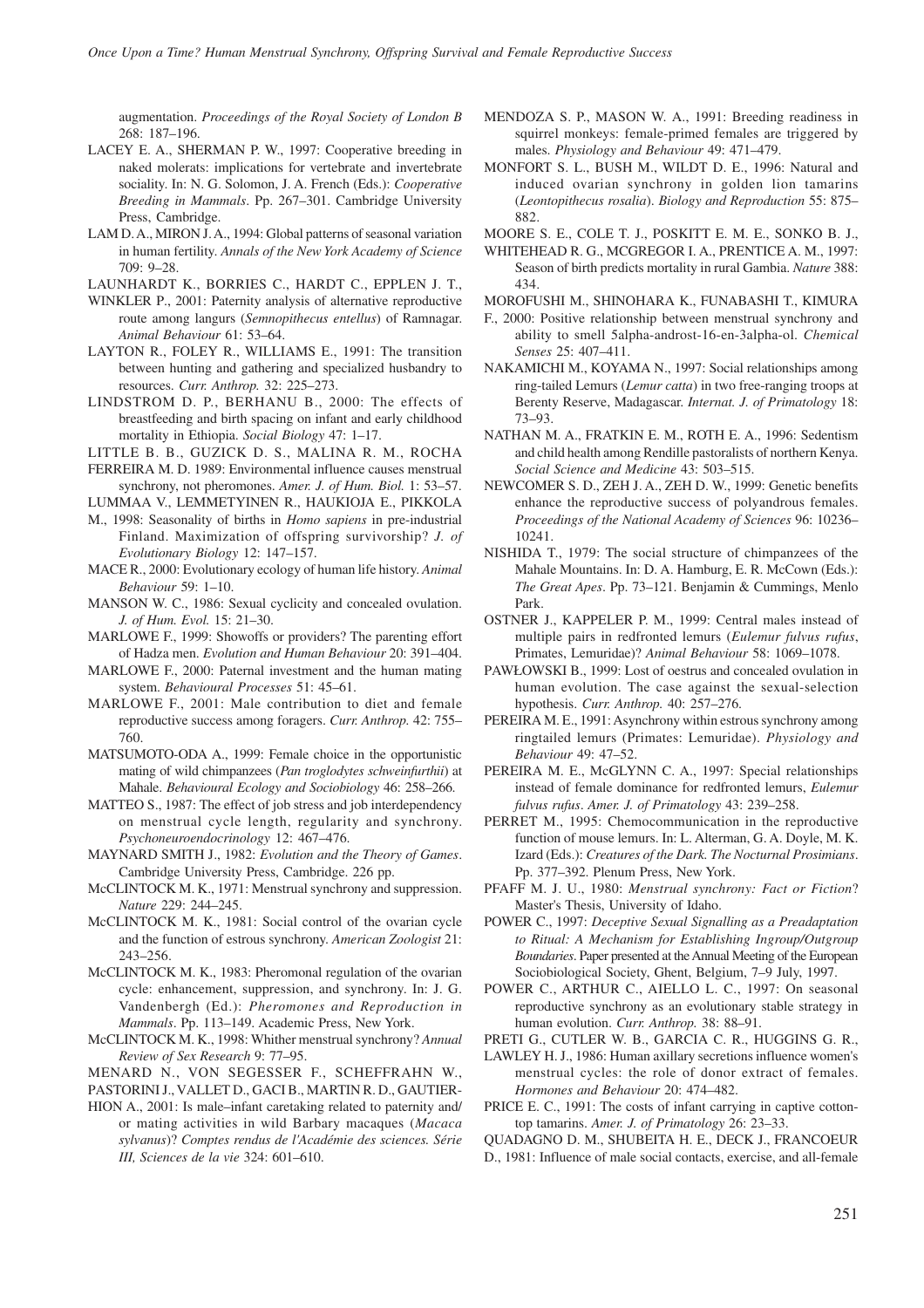living conditions on the menstrual cycle. *Psychoneuroendocrinology* 6: 239–244.

- QVARNSTROM A., GRIFFITH S. C., GUSTAFSSON L., 2000: Male–male competition and parental care in collared flycatchers (*Fidecula albicolis)*: An experiment controlling for differences in territory quality. *Proceedings of the Royal Society London B* 267: 2547–2552.
- RICHARD A. F., 1985: Diversity of primate social organization. In: A. F. Richard (Ed.): *Primates in Nature*. Pp. 291–341. W. H. Freeman and Co., New York.
- RICHARD A. F., 1992: Aggressive competition between males, female-controlled polygyny and sexual monomorphism in a Malagasy primate (*Propithecus verreauxi)*. *J. of Hum. Evol.*  $22: 395 - 406.$
- ROBINSON K., 1995: *Systems and cycles; Mother-daughter perceptions of interaction across the menstrual cycle*. University of Utah, Ph.D. Thesis.
- ROSS C., MacLARNON A., 2000: The evolution of non-maternal care in anthropoid primates: A test of the hypotheses. *Folia Primatologia* 71: 93–113.
- ROWELL T. E., HARTWELL K. M., 1978: The interaction of behaviour and reproductive cycles in patas monkeys. *Behavioural Biology* 24: 141–167.
- RUSSELL D., DOUGLAS A. S., ALLAN T. M., 1993: Changing seasonality of birth – a possible environmental effect. *J. of Epidemiology and Community Health* 47: 362–367.
- RYLANDS A. B., 1993: The ecology of the Lion Tamarins (*Leontopithecus*) some intrageneric differences and comparisons with other Callitrichids. In: A. B. Rylands (Ed.): *Marmosets and Tamarins. Systematics, Behaviour, and Ecology*. Pp. 296–313. Oxford University Press, Oxford.
- SAY L., PONTIER D., NATOLI E., 2001: Influence of oestrus synchronization on male reproductive success in the domestic cat (*Felis catus L*.). *Proceedings of the Royal Society London B* 268: 1049–1053.
- SCHANK J. C., 2000a: Can pseudo entrainment explain the synchrony of estrous cycles among golden hamsters (*Mesocricetus auratus*)? *Hormones and Behaviour* 38: 94–101.
- SCHANK J. C., 2000b: Menstrual-cycle variability and measurement: further cause for doubt. *Psychoneuroendocrinology* 25,8: 837– 47.
- SCHANK J. C., 2001: Menstrual-cycle synchrony: problems and new directions for research. *J. of Comparative Psychology* 115:  $3 - 15$ .
- SCHANK J. C., McCLINTOCK M. K., 1992: A coupled-oscillator model of ovarian-cycle synchrony among female rats. *J. of Theoretical Biology* 157: 317–362.
- SCHANK J. C., McCLINTOCK M. K., 1997: Ovulatory pheromone shortens ovarian cycles of female rats living in olfactory isolation. *Physiology and Behaviour* 62: 899–904.
- SHERRADEN M. S., BARRERA R. E., 1997: Family support and birth outcomes among second generation Mexican immigrants. *Social Service Review* 71: 607–633.
- SHORT R. V., 1976: The evolution of human reproduction. *Proceedings of the Royal Academy of Science London B* 195: 24.
- SIGLE-RUSHTON W., McLANAHAN S., 2002: *Father Absence and Child Well-Being: A Critical Review*. Center for Research on Child Wellbeing, Working Paper 02-20.

http://crcw.princeton.edu/workingpapers/WP02-20-Sigle.pdf.

SILLÉN-TULLBERG B., MØLLER A. P., 1993: The relationship between concealed ovulation and mating systems in anthropoid primates: a phylogenetic analysis. *American Naturalist* 141: 1–25.

SINGH D., BRONSTAD P. M., 2001: Female body odour is a potential cue to ovulation. *Proceedings of the Royal Society of London B* 268: 797–801

SKANDHAN K. P., PANDYA A. K., SKANDHAN S., MEHTA Y.

- B., 1979: Synchronization of menstruation among intimates and kindreds. *Panminerva Medica* 21: 131–134.
- SMALL M. F., 1988: Female primate sexual behaviour and conception. Are there really sperm to spare? *Curr. Anthrop.* 29: 81–88.
- SMITH E. A., BLIEGE BIRD R., 2000: Costly signaling and turtle hunting. *Evolution and Human Behaviour* 21: 245–261.
- SMITH D. G., KANTHASWAMY S., DISBROW M., WAGNER
- J. L., 1999: Reconstruction of parentage in a band of captive hamadryas baboons. *Internat. J. of Primatology* 20: 415–429.
- SMITS L. J., JONGBLOET P. H., ZIELHUIS G. A., 2000: Fecundity of daughters born after short, intermediate, or long birth intervals: An analysis of family reconstitutions from the Netherlands, late 19th–early 20th century. *Social Biology* 47: 18–33.
- SMUTS B. B., 1987a: Sexual selection and mate choice. In: B. B. Smuts, D. L. Cheney, R. M. Seyfarth, R. W. Wrangham, T. T. Struhsaker (Eds.): *Primate Societies*. Pp. 193–209. University of Chicago Press, Chicago.
- SMUTS B. B., 1987b. Gender, aggression, and influence. In: B. B. Smuts, D. L. Cheney, R. M. Seyfarth, R. W. Wrangham, T. T. Struhsaker (Eds.): *Primate Societies*. Pp. 400–412. University of Chicago Press, Chicago.
- SOLOMON N. G., FRENCH J. A., 1997: *Cooperative Breeding in Mammals*. Cambridge University Press, Cambridge. 390 pp.
- STAMMBACH E., 1987: Desert, forest and mountain baboons: Multilevel-societies. In: B. B. Smuts, D. L. Cheney, R. M. Seyfarth, R. W. Wrangham, T. T. Struhsaker (Eds.): *Primate Societies*. Pp. 112–120. University of Chicago Press, Chicago.
- STARKS P. T., BLACKIE C. A., 2000: The relationship between serial monogamy and rape in the United States (1960–1995). *Proceedings of the Royal Society of London B* 267: 1259–1263.
- STERCK E. H. M., WATTS D. P., VAN SCHAIK C. P., 1997: The evolution of female social relationships in nonhuman primates. *Behavioural Ecology and Sociobiology* 41: 291–309.
- STERN K., McCLINTOCK M. K., 1998: Regulation of ovulation by human pheromones. *Nature* 392: 177–179.
- STRASSMANN B. I., 1996: Energy economy in the evolution of menstruation. *Evol. Anthrop.* 5: 157–164.
- STRASSMANN B. I., 1997a: The biology of menstruation in *Homo sapiens*. Total lifetime menses, fecundity, and nonsynchrony in a natural-fertility population. *Curr. Anthrop.* 38: 123–129.
- STRASSMANN B. I., 1997b: Polygyny as a risk factor for child mortality among the Dogon. *Curr. Anthrop.* 38: 688–695.
- STRASSMANN B. I., 1999: Menstrual synchrony pheromones: cause for doubt. *Human Reproduction* 14: 579–580.
- STUART-MacADAM P., DETTWYLER P., 1995: *Breastfeeding: Biocultural Perspectives*. Aldine de Gruyter, Berlin, New York. 430 pp.
- TALLAMY D.W., 2000: Sexual selection and the evolution of exclusive paternal care in arthropods. *Animal Behaviour* 60: 559–567.
- TAYLOR S. E., KLEIN L. C., LEWIS B. P., GRUENEWALD T. L.,
- GURUNG R. A. R., UPDEGRAFF J. A., 2000: Biobehavioural responses to stress in females: Tend-and-befriend, not fightor-flight. *Psychological Review* 107: 411–429.
- TREVATHAN W. R., BURLESON M. H., GREGORY W. L., 1993: No evidence for menstrual synchrony in lesbian couples. *Psychoneuroendocrinology* 18: 425–435.
- TROVATO F., ODYNAK D., 1993: The seasonality of births in Canada and the Provinces (1881–1989) theory and analysis. *Canadian Studies on Population* 20: 1–41.